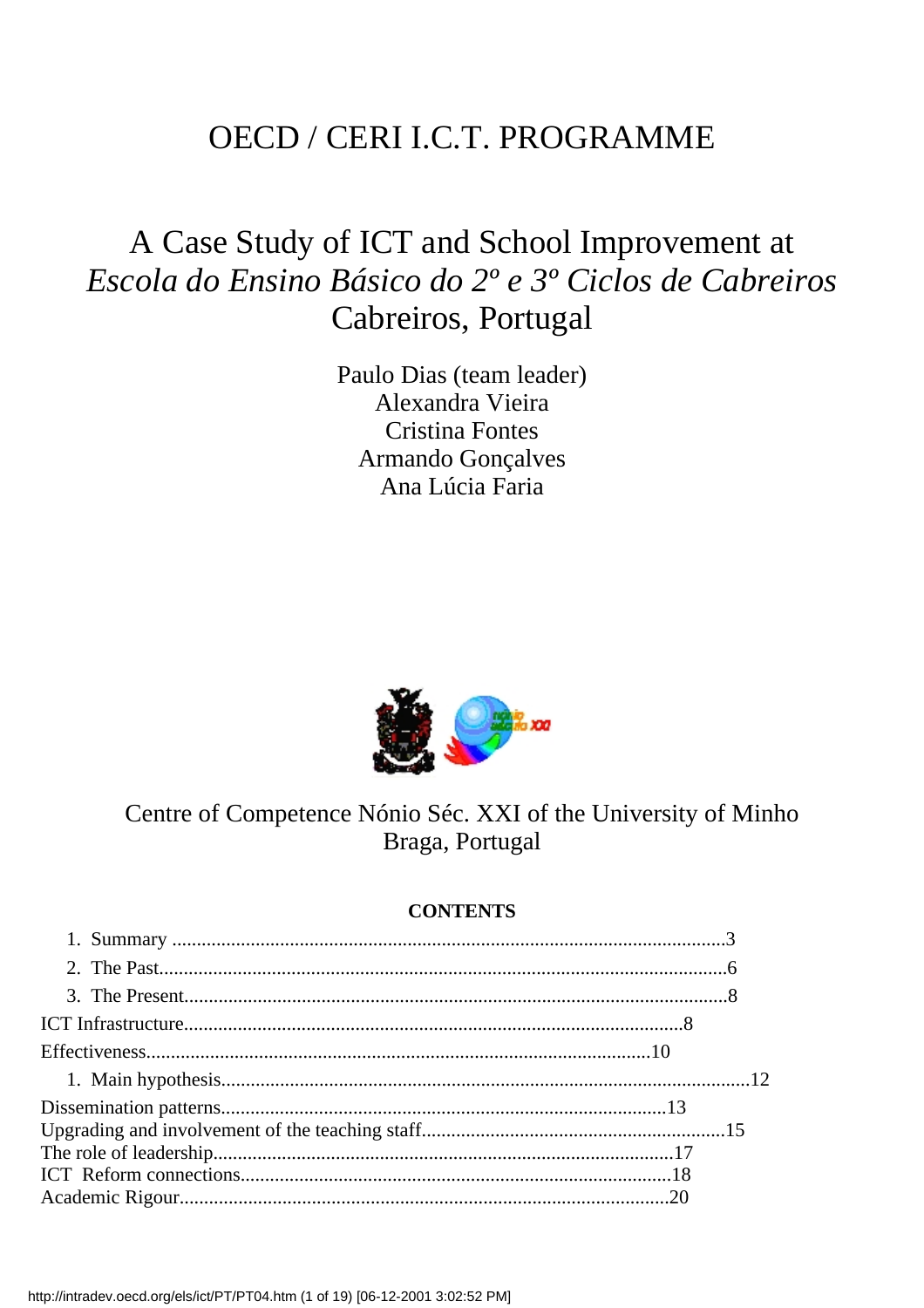# **1. SUMMARY**



The Elementary School of Cabreiros (2 nd and 3 td grades)is a school with 602 students from the five last years of compulsory teaching, who belong to this pedagogical area of influence, regardless of their economic situation, race, sex, ideology or religion. The students come from an underdeveloped social and cultural milieu; at least around 50% have several economical difficulties and a significant number of students have special educational needs.

Bearing in mind the characteristics of the milieu, periphery towards the large centres and the fact that the largest part of the school population comes from a rural surrounding, it renders services to many students with low expectations towards school, which tends to be reflected on the processes of school abandonment. Therefore, in a joint effort to prevent such a tendency and, simultaneously, to promote a greater connection of the students to the school life, a set of initiatives has been developed in the scope of the reformation and of the educational innovation with the ICT, so as to favour the involvement and the integration of students in the school.

The school s educational project is guided towards quality, developing a participated curricula and pedagogy, keeping in mind the full and balanced development of students in their diversity. It tries to justify, articulate and develop the educational activities, so that the school will become a place for the formation and success of all, trying to put in perspective the horizontal and vertical curricular articulation, throughout the basic schooling. However, there are still cases of repeated failure and school abandonment. The system used in this school over the past few years has, in a way, privileged the student since, when organising the classes for the 5th grade, it keeps them together with his colleagues from the 4th grade, joining two or more groups from different schools of primary teaching. The heterogeneity is accepted as a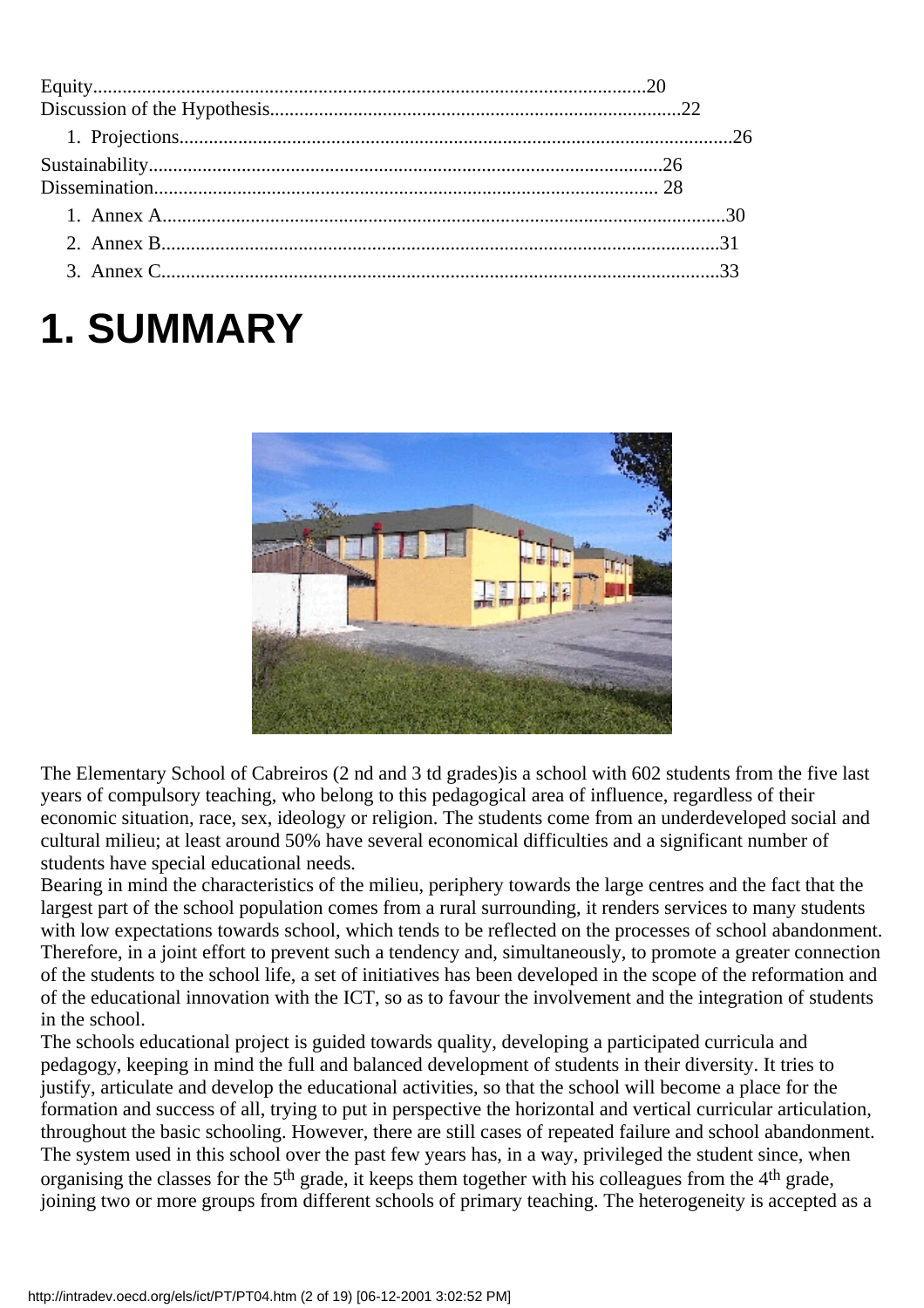way of avoiding their social and economic differentiation as well as the social selectivity and people are aware of the need for a greater individualization of teaching. In the following years, and except for contrary indications of the teachers of these classes, students are kept together in the same class that may integrate students who failed in previous years or who may have asked to be transferred for this school. Over the last years, the pedagogic organisation of the school has undergone some changes as far as the teaching staff is concerned. The teachers are now grouped in educative teams, which implies some changes in their working habits and methods. In this area, one should point out that this new organisation makes it possible to have less rigid timetables, by putting an end to the constant interruption of the teaching, reduced to a sequence of 50-minute classes, and that it favours the flexible management of the school-time as the team decides, in each case, who should carry out a certain activity with a specific group, when it should be carried out and how long it should last. It should also be mentioned that this new organisation of the lessons is still on an experimental stage and it isnt common to the whole school yet.

If, on the one hand, there is a significant group of teachers who defend this new organisation, stating that it has several advantages, among which the decrease of the inconveniences of the division of knowledge as it breaks away with partial curricula and it allows for an integrated and integrating vision of knowledge. On the other hand, there are some teachers who are used to a more traditional and individualised dynamics of work and who dont identify themselves with this system. Some even consider a disadvantage that will take to the disarticulation among different subjects thus harming their interdisciplinary character. Such an aspect means that the innovation and change of a new curricular organisation arent equally perceived by all teachers.

The Direction of the school predicted some difficulties from the start, namely those related to the school areas with a calling for a traditional teaching, worsened by the school s overburden as well as the anxiety felt by students, teachers and guardians as far as the new situation was concerned. Therefore, it has carried out several elucidation sessions, before the beginning of and during the school year.

In this new school organisation, there has been a greater bet on the use of Information and Communication Technologies that may create stimulating pedagogical backgrounds, favourable to learning, awakening in these students some attitudes that may be propitious to discovery, acquisition and a gradual building up of knowledge, allowing for the exchange of ideas and stimulating the shared research which is the starting point for the development of communicating skills.

Thus, there are several rooms equipped with computers connected to the Internet. The research on digital sources, namely on the Internet, as a support for later accomplishments and for the work done in the scope of different subjects has proven motivating and useful. On the other hand, the use of the e-mail and of the IRC by students has been privileged, so as to promote the sharing of ideas and the interchange of enriching and socialising experiences. However, this whole process is still in an embryonic stage, even though it is being implemented in a steady and dynamic way.

From the start of the Project Nónio Século XXI, in the 1998/1999 school year, the school has acquired different computing material and it has benefited from several training programs carried out by the Centre of Competence of the University of Minho, by the school and by the Teachers Training Centre of Braga/South. Thus, the use of Information and Communication Technology has been gradually introduced and improved in the school. All home-room teachers attend training programs in ICT so that they will be able to use the applications for the management of classes made available by the school.

Aware of the need to follow the evolution of computing, many teachers have attended training programs, many of which are credited for progression in the teaching profession, but also others which will give them no credits but which will grant them some knowledge in the area of the ICT. In this field, teachers have asked for and participated in several training programs provided by the school.

At the same time, the schools teachers and students have been given electronic mail boxes, as long as they ask for them. Yet, the use of e-mails isnt a common and sustainable practice among teachers and students since only a small number has and uses this media of communication. Its growing use is, however, expected since the Principal s Office, together with the Centre of Competence of the University of Minho, has been assigning them at a very significant rate to both teachers and students.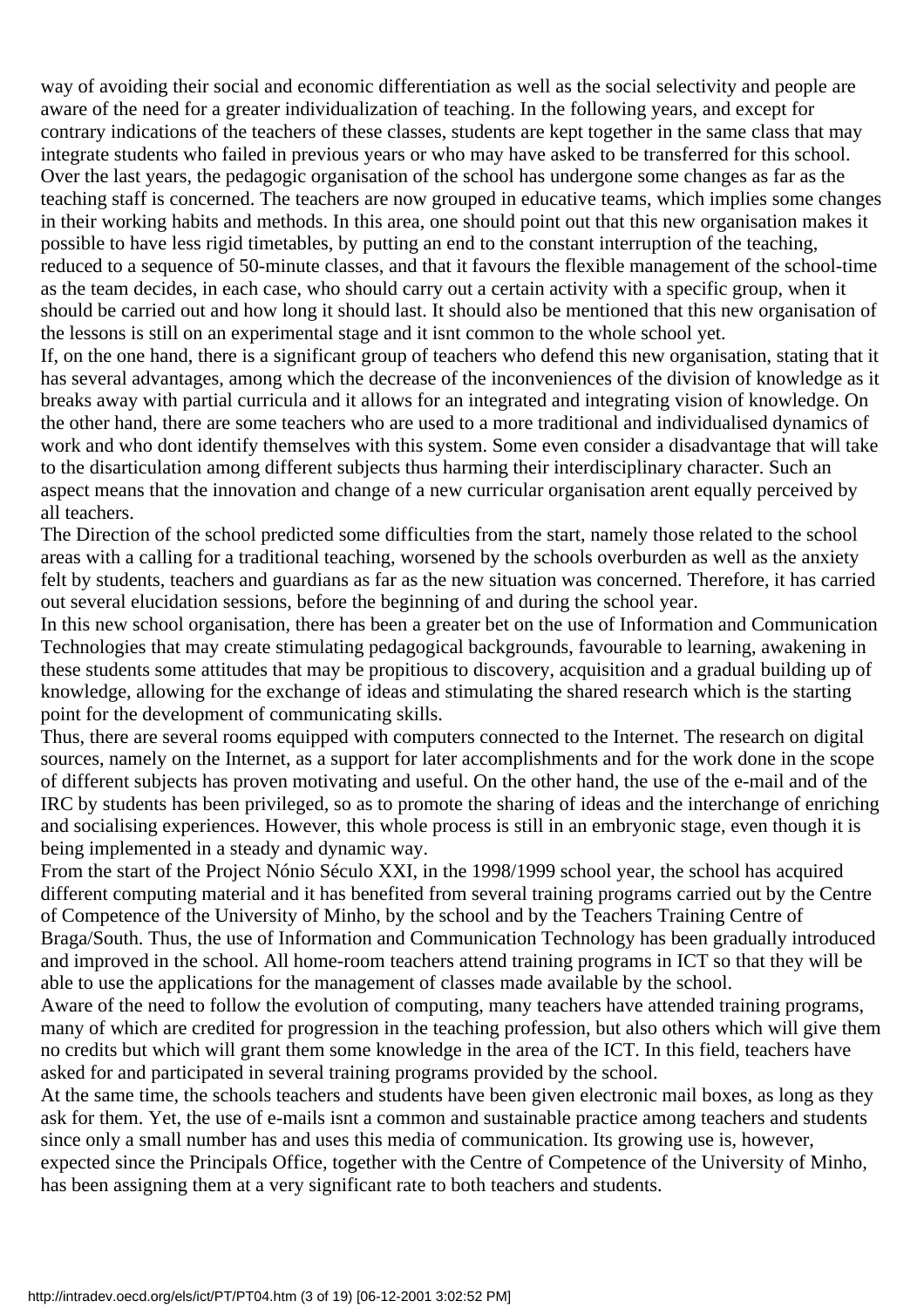#### **2. THE PAST**

The Elementary School of Cabreiros (2 nd and 3 td grades)led, in 1997, a process which tended to form an assembly of schools of the primary teaching and of kindergartens of the area of their pedagogical influence, located at the confluence of the municipalities of Braga and Barcelos. Such a process culminated in the school year of 1998/99 with the creation of the Assembly of Schools of the Vale de Labriosque. A certain rural character is evinced in all the parishes of the area of pedagogic influence of the Elementary School of Cabreiros, especially in the parishes of the municipality of Barcelos. Yet, the main occupation of the students parents is related to working for other people, in the secondary sector; they are poorly qualified workers with a low salary.

The opportunities of innovating ways haven t been overlooked. Based on the premise that the use of Information and Communications Technology allows one to create stimulating pedagogical backgrounds favourable to learning, countless projects have been developed. It should be mentioned that there is a Projects Team, whose coordinator, who is also a Counsellor for the Direction of the School, has a reduction of the teaching component, given by the school s Principal s Office, bearing in mind the autonomy granted by the law.

In 1988/89 the Informatics School Centre was established, in the scope of the MINERVA Program the first ministerial effort to introduce informatics into elementary and high schools.

In the school year of 1992/93 the Informatics Room was equipped, in the scope of the project Protection of Birds.

In the school year of 1993/94 computers working in a network (BNC) were installed in the Administrative Services.

In 1994/95 the enlargement of the net took place. A computer was put in the Teachers Room and informatics was introduced for the management of students, as far as the administrative aspects and the home-rooms are concerned.

In the following years, some devices were improved and the extension of the network was broadened. In 1997/98, the participation in the project Building Up a Story, together with other schools and the Institute of Educational Innovation, should be stressed.

In 1998/99, one should refer the integration into the Program The Internet in The School, from the Ministry of Science and Technology, by equipping the Library with a computer linked to the Internet and connected to the school s network through the HUB, thus making Internet services available through the proxy server application.

After acquiring some equipment, in May 1999, with about half the sponsoring approved for the project Building Up an Adventure, in the scope of the Program Nónio Século XXI, of the Ministry of Education, it was possible to set up an informatics lab, in a room assigned for that purpose. This area, called Infoteca, may receive a class made up of twenty-five students, and it works on a Windows 98 network, together with the rest of the school s network, being able to access the Internet over the router. The applications installed include data processing, text, spreadsheets and image. It also has a very good videocassette recorder, bought with some sums from the school budget.

In the school year of 1998/1999, the diagnostic assessment was made through an inquiry to students and teachers on the use of computing tools.

During the 1999/2000 school year, teachers were given training into the use of basic computing tools and the Internet (the teachers involved wrote texts telling the history of the school). The students of this school were also given training into the use of the intranet and the Internet and a site of the project Building Up an Adventure was created in the address [www.iep.uminho.pt/nonio/eb23cabreiros.](http://www.iep.uminho.pt/nonio/eb23cabreiros) The Infoteca is thus

used in the scope of the training of teachers and students into the Information and Communication Technologies, in making operational the project Building Up an Adventure Nónio Século XXI, of the Assembly of Schools Braga/West and in the support to a multiplicity of activities in the educational process, from teaching to writing papers, searching for information and communicating by surfing the Web and using the e-mail.

On Saturday, during the week called Netd@ys in 1999, between November 13 and 21, the Infoteca was open to parents and guardians, who became aware of the conditions in which their children work in the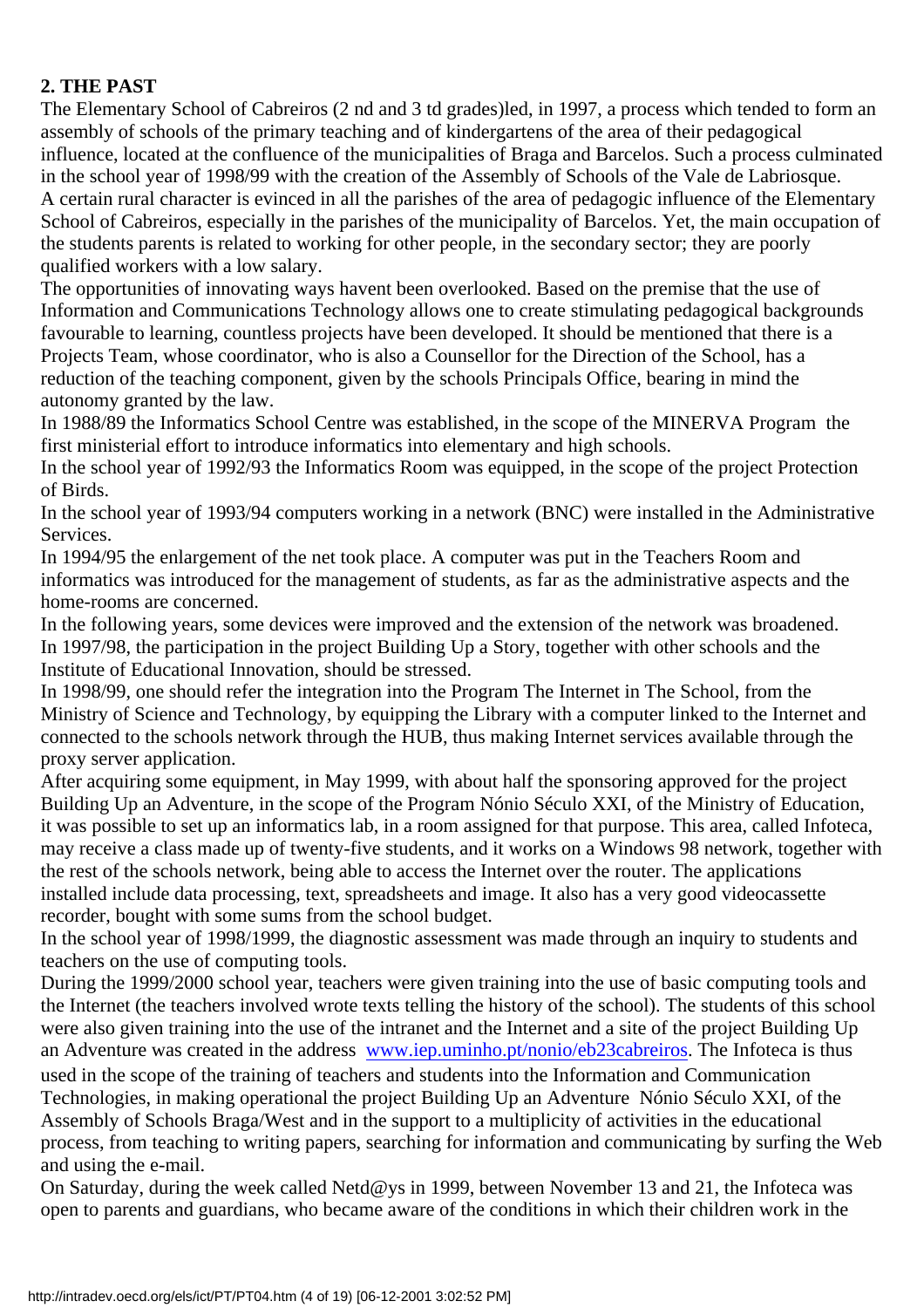scope of the project Building Up an Adventure. This project involves a huge and very dynamic team made up by a coordinator (a Maths and Natural Sciences teacher), two sub-coordinators (languages teachers, one from the elementary school and another one from junior high school), eighteen teachers from the Primary Teaching, nine teachers from Elementary School and eleven teachers from Junior High School. The team meets once a term, for planning, using a collaborative methodology. According to the project s own dynamics, it is expected to meet more frequently, with an executive character. The reformation process started in this context, with the introduction of the flexible curricula which, together with the development of the ICT in the school, aims at creating the conditions for the real development of the quality of the learning and teaching process, at forming new competences for the professional future of students and at promoting their full integration in the active society. However, in its first stage, the reformation/innovation project with the ICT suffered several hindrances related particularly to doubts concerning, on the one hand, the effectiveness in the educational development of the flexible curricula and, on the other hand, the poor sensitisation and the absence of mastery of the ICT by teachers (partly because they have no initial vocational education and training in this area). As far as this last aspect is concerned, there are still some elements such as the ignorance of the educational uses of the ICT and of the processes of change in the educational practices, namely in the area of the curricular integration of the ICT.

#### **3. THE PRESENT Groundwork of the TIC**

The school s Direction is aware of nowadays impact of the new Information and Communication Technologies, which is inferred from the words of the Principal when he states *our aim is make todays Education be an Education where no tools of the past are used but rather an Education where we will use todays tools which are, specially, the tools that may prepare children for tomorrow, for the future. The working tools, from a social perspective, arent exactly those used in the past, but rather some more effective and modern ones. Therefore, it is essential that the school keeps up with that pace and that it will also predict and prepare the social integration of those forms, of the new technologies.*

Nowadays, all the school computers (28) are connected to the network, except for those of the Ludoteca (4), over the local network, linked via RDIS. From a total of 32 computers, 24 are available for the students (which amounts to a ratio of 25 students per computer) and 8 are to be used by the services. They are installed in specific rooms, such as the Infoteca (with a video projector), the Library, the Videoteca, the Informatics Room, the Music Room (with a data-show), the Teachers Room, the Counsellor Office, the Administrative Services and the Ludoteca. The computers, as well as the Internet, are available for students during the whole day, from the time the school opens to the time it closes. There are 602 students, 43 of whom attend Tutoring classes. There are 53 teachers. There are no technological courses since it is an Elementary and Junior High School, with students aged between 10 and 15 years old. There are 2 employees whose job is to give support to the multimedia labs and to the rooms with computers, there are 15 janitors and there are 7 people working in the administrative area.

There is technical and logistical support given by the Principal and the Counsellor and it consists of solving the technical problems and also of an initial motivation. The *hardware* is repaired by two people (the Principal and the Counsellor) or by resorting to outside services. The *backup* is made in disks from other machines (as it isnt possible yet to use several disks at the same time). Students are given some support by teachers, janitors as well as by a worker who was hired specifically for the Infoteca. As far as teachers are concerned, that support isnt enough yet. They refer the need for more training, specially adapted to the school s needs. One should also stress the spirit of inter-help among teachers, reinforced during the interviews and the informal talks during which most teachers mentioned the help they got from their colleagues who are more skilled in the use of the ICT, especially from the coordinator of the Nónio project.

According to the expert in ICT, *as far as the human resources are concerned, there will always be someone leading the process of maintenance of the equipment.* And *in terms of assigning resources (...) the*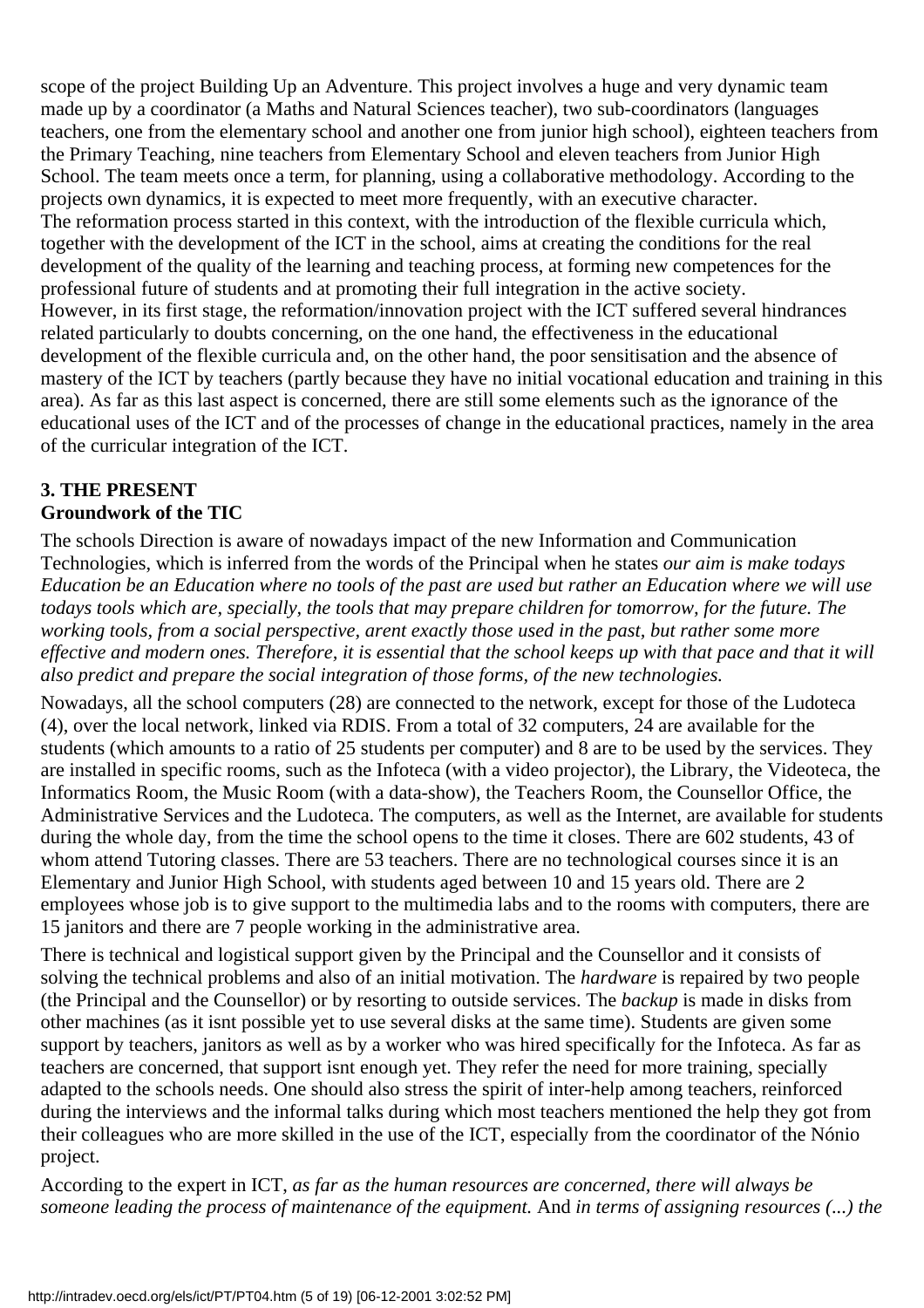*amount of the school budget dedicated to the new technologies will be increasingly bigger since it will improve the quality of teaching and of the services rendered to the community, in the information given to guardians and in the assessment of students and of their learning*. The ministerial support is referred as essential, namely in what concerns the possibility of acquiring the equipment and the buildings needed to achieve the goals of Education. The greater problem faced in the support to the ICT, according to the expert, is the late arrival of the equipment to the school *when entities outside the school are responsible for their attribution.*

In what concerns nowadays use of informatics in school, outside the educative areas, we stress the intermediate management of students, whose digital support is a database, the data being updated by the home-room teachers. The registers of marks and the information sheets for the guardians are printed automatically. One can also complete forms and models, available on the internal network, concerning the Annual Plan of Activities, convocations, reports, documents for a critical reflection, among others and print all these papers. The making operational of the processes of pedagogical coordination (curricular departments) and of educative coordination (grade/class boards; home-rooms), made from two spots, one in the teachers room and another one in the home-room teachers room, may be completed by accessing the network from any room.

The groupings of the Library, the Videoteca, the lodgings and labs are all computerised.

#### **Effectiveness**

The issue of the effectiveness must be seen in the school s ability to carry on the development of the educational project, particularly in what concerns the resolution of cases of failure and of the integration of the students of the school community. In the scope of the reformation started in this school, the effectiveness involves the observation of the initial situation, which presented repeated problems of failure in school and risk of abandonment of compulsory schooling. It also involves developing the process of creation and implement of flexible curricula, namely to adapt this curriculum to the training needs of students, to have a follow up of the learning processes, to integrate the students into the school community and, finally, to assess the levels of motivation and involvement of the students in this project. Implementing the flexible curricula has contributed in a decisive way for these students to conquer again their place in the school, either by the importance the school gives it or by the new situation of social and academic integration, conveyed in a greater personal commitment.

The project Building an Adventure, in the scope of the Program Nónio Século XXI, is still being carried out. This project is based on the assumption that the mother tongue lays the foundations for the development of the school learning. In this sense, the activities carried out by both students and teachers are articulated in the curricula domain, in the scope of languages, especially of the mother tongue, where an approach of the narrative text and its characterisation is made. The students are introduced to the narrative over the intranet, on forma of HTLM pages, through a server with the Internet Information Server (Pentium II 400 MHz 64Mb RAM). Each of the educative organisations involved in the project Building an Adventure will get a computer and a printer (four primary schools have already received them), as well as documental supports in CD ROM, as soon as the conditions of safety of the equipments in each organisation, which were demanded from their protective autarchic authorities. The uARTE was also asked for access to the Internet, in the mentioned establishments, through the RCTS. This request deserved a favourable dispatch. It is on a stage of formal proposal by the autarchies.

The use of the computer by the teachers is efficient, since it is used to produce materials and also for the management of students. As far as teaching is concerned, it isn t used as it should, not only because it isn t available in the classroom yet, but also because the teaching and learning process hasnt fully integrated the technologies. It is most often used to produce materials, to make the management of students, to carry out researches on the Internet both individually and with the students. Its use is linked to an integration in activities of projects, such as the project Building an Adventure, or to the production of works on issues related to the subject, even though they arent necessarily done during the classes.

The measures for a responsible use are also in the area of prevention. The functioning skills of each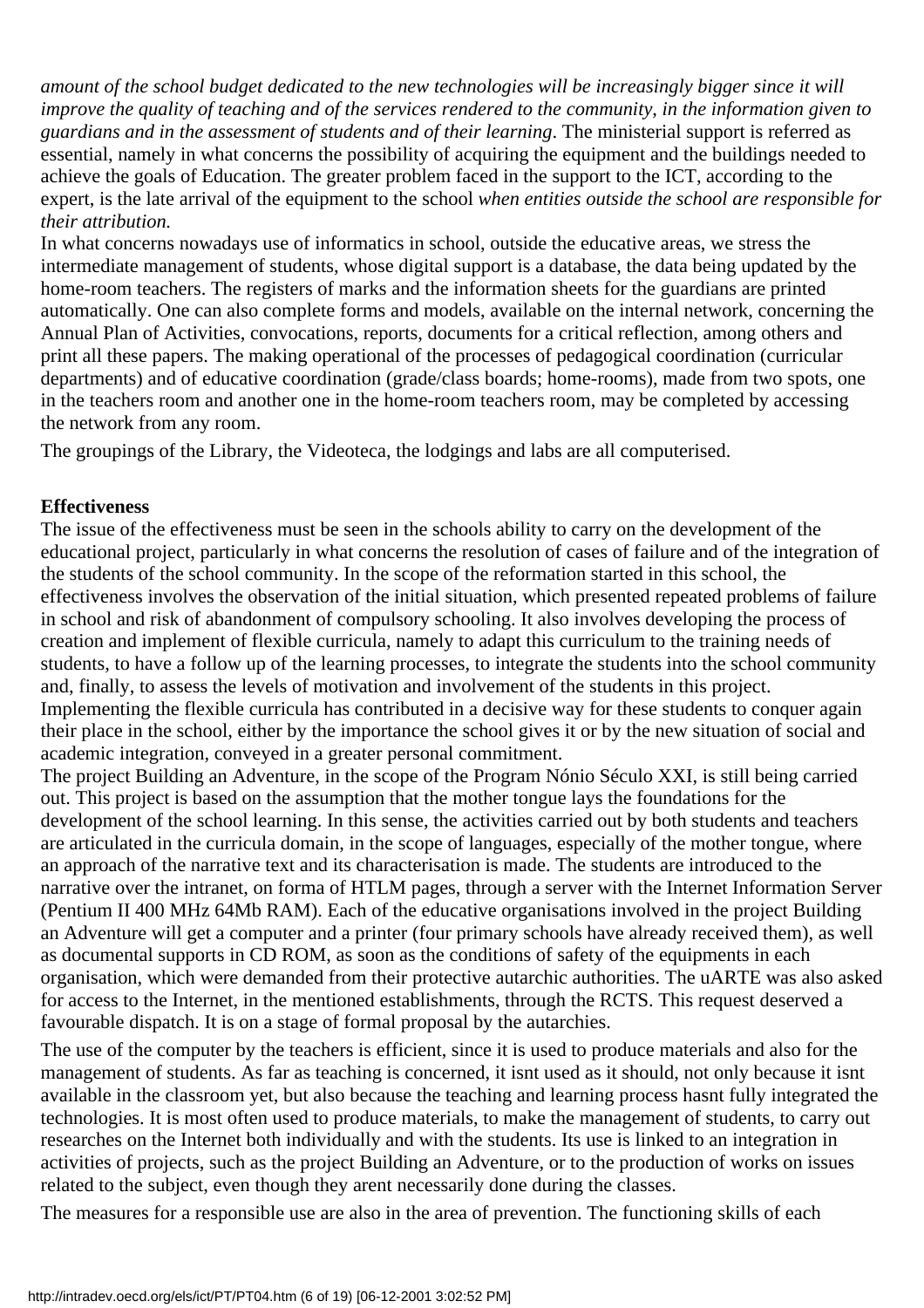specific room are set and the way they are used must match those aims. The monitoring is made by a supervising assistant (a monitor) who is on the spot to assist the students. There have been no abuses since the monitor as a preventive action. According to the School s Principal, there is a complete independence of students in the use of ICT and, when any problem arises, the monitor is able to solve it.

According to the Principal, there is a very high rate of use of the ICT by the students and most of them are quite autonomous. The percentage of students who have a computer isn t very significant (between 10 and 15%).

Concerning the reformation, the Principal says there are several innovations under way and states, concerning this issue:

*As soon as I arrived to the school, I tried to make the area of Informatics more dynamic, from the use of the ICT by students to the General Office.* [The process] *started in 91/92 and in 92/93 with the processing of the teachers salaries. From then on, there has always been an attempt to improve the educational activities in several aspects, namely to use informatics in the administration. For the home-room teachers, for the absences of students, for the registers, we have been using an application suited to the management of students. The social and economical supports and the SASE (Services for Social and Economic Support) started two or three years ago. By this time, except for accountancy, all the services in the administration use informatics.*

The Principal hopes innovation will have an impact on both students and teachers. One should start with them as, according to the Principal, *if teachers arent at ease with the new technologies, it will be more difficult to implement them among the students.* He hopes it will also have an impact on the rest of the staff (those who arent teachers), such as the administrative services (the Administration) and the rest of the janitors, who have also begun to use the new technologies in activities of support to students.

#### **4. MAIN HYPOTHESIS**

The main hypothesis of this study involve the dimensions identified with the development of the Educational Reformation and with the Information and Communication Technologies, particularly in the impact of systems of communication mediated by computer, to implement the processes of educational innovation, namely: dissemination patterns, upgrading and involvement of the teaching staff, the role of leadership, connections between the ICT and Reformation, academic rigour and equity. According to the methodology and the tools of the study, the data were collected, catalogued and dealt with, thus allowing for training with an empirical basis, from which we started the process of presentation of each dimension and of discussion of the hypothesis being studied.

#### **Dissemination patterns**

From the point of view of the Principal, the school itself, by trying to give an answer to the increase in the number of students due to the enlargement of the compulsory schooling to nine years, has *tried to find the means suited to solve that problem, since students with an inborn motivation to learn arent the only ones to attend school.*

According to the Principal, the school and his Office introduced the process of change, and some teachers have tried, inside the classroom, to innovate and to integrate the less motivated students. Most interviewees confirm such an opinion. The younger teachers were the ones who more willingly adhered to the innovation and to the introduction of the ICT. Those who have long been part of the system are more resistant to them, as they are filled with customary attitudes and they dont feel very much at ease with change and with some impositions. Nevertheless, generally speaking, the ICT were introduced in this school in a self-learning and informal way (according to a teacher, even in an emotional way), for self-trainings purposes. One teacher mentioned that Maths and Physics teachers are usually the first ones to adhere. Others refer the displeased attitudes common to some teachers (partially and not as a whole). Others state that students were the first ones to welcome them and that they were the ones who motivated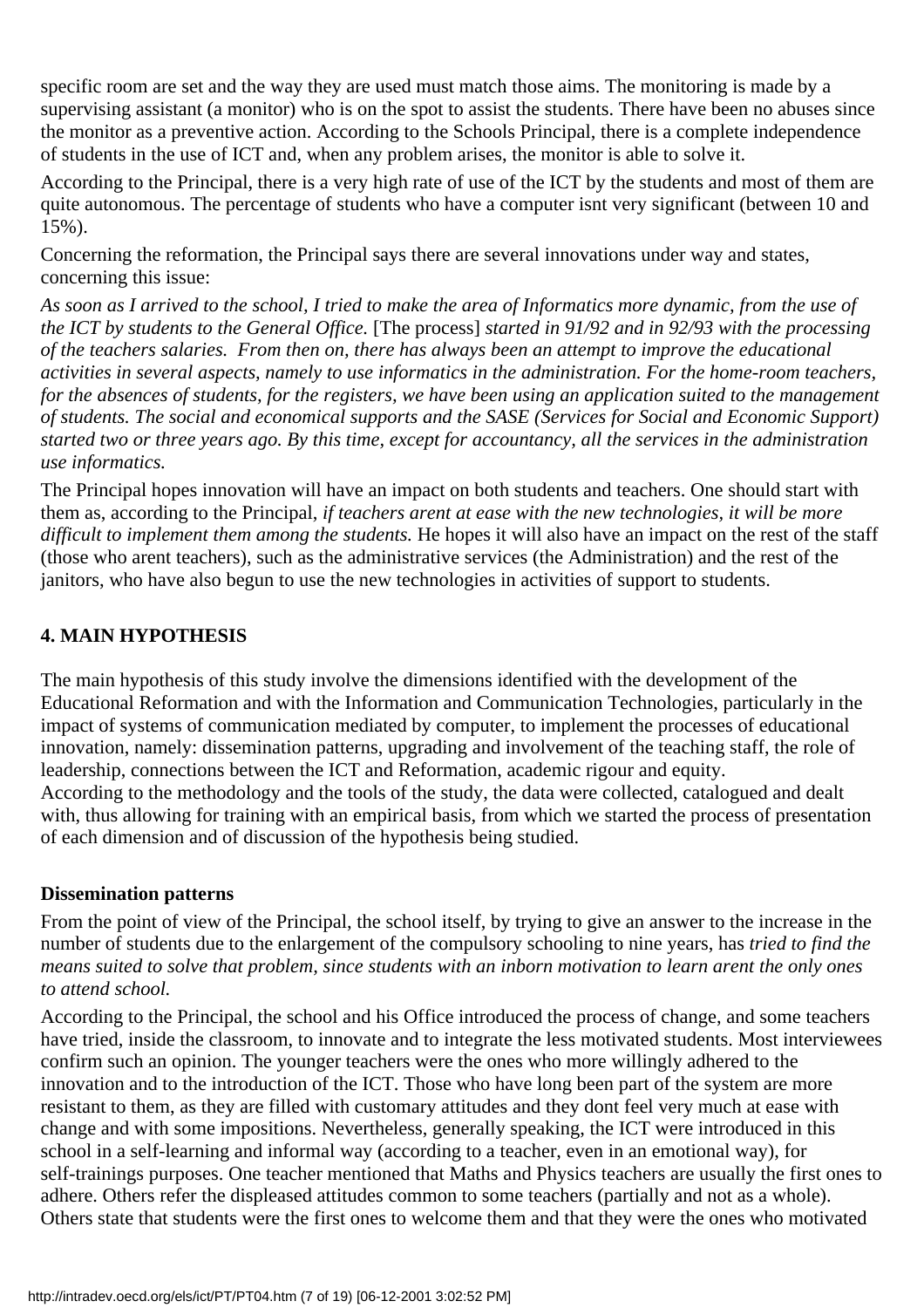teachers. The reformation has been tried globally and with some curricular flexibility. Its advantages were perceived gradually, namely when one noticed that *students are more at ease in school and in what they learn.* However, the innovation involved breaking away with routines and motivating people, which implied training and commitment.

According to most teachers interviewed, there was a change for the best. This change was necessary and adapted to the milieu. The school became more visible for its milieu and for the other schools that see it has a different dynamics. A resistant teacher states *this school is a real find and nowhere else can one find what we have here.* Another one refers that *the students marks and behaviours changed for the best* after these changes.

Innovation/improvement always creates new problems. According to the Principal, after the stage of fear and phobia, there is the stage of search and self-training, of seduction and, finally, the hardest period, during which one must go on using and updating the technologies and the tools that were already known and used and when one must learn to use new tools. The new problems are concerned with the educational system and its evolution.

The educational teams working on the curricular flexibility are made up of teachers of many different subjects, establishing among them a close working connection that translates in a joint educative action over a group of students. There is thus a greater contact among teachers and a spirit of familiarity and spontaneity typical of small communities, where everyone teachers and students know each other very well.

This new organisation involves deep changes in the organisation of the curricula, in the timetables, in the grouping of students, teaching methods, didactic material and equipment and even in the very structure of the school building. There is a cooperative participation among all the members of this team to plan, develop and assess the teaching process and also to hand out the most suitable tasks to each member of the team. Therefore, there may be an internal specialisation inside the team and the personal resources of each teacher may be better used. From the activities planned in group to satisfy the educational needs of the students assigned to the team, the teacher carries out the tasks for which he is more skilled and in which he is more interested. On the other hand, the notion of a class as a closed unit and a private portion of each teacher disappears. The teacher freely accesses all classes and groups, sharing with the other members of the team the information concerning each and every student, and all teachers are jointly responsible for their learning.

The students interviewed consider the changes in this school, namely the significant introduction of the ICT has brought about an improvement in the learning process. They were all unanimous in considering the school has been undergoing positive changes, at the level of the infrastructures and of the ICT. Even students who dont use the new technologies so often, have already attended the specific rooms, which is a start in the development of methods of work including the new technologies. Rarely did the students use the ICT during the classes. They are mostly used during the students free time, on their own initiative or because teachers asked them to do some research time.

The guardians think teachers won t be ready to use the ICT but they also recognise they don t know much about these technologies themselves, stating that their children know much more about the ICT than they do. The guardians are aware that the use of the ICT by their children, whether inside or outside a school context, implies an improvement in learning and it is essential for their future in professional terms.

As far as the positive and negative impacts of the ICT are concerned, the Principal stressed out their use by students, even without being asked by the teachers, as well as the preservation of the environment (re-use of supports, decrease in the number of photocopies) and the fact that, even though the school has three rooms equipped with these technologies, they arent enough to meet the students demands. The expert points out that the positive effects are unavoidable and its tendency to generalisation and globalisation, due to the demands of students but also to the reformulations in the curricula leading to that. The teachers who use these technologies point out the motivation, concentration, the optimisation of information and of files, the speed, the possibility to reconvert and to re-use. One of these teachers referred that she once thought the computer might harm the teacher and student relationship but she then realised thanks to her practice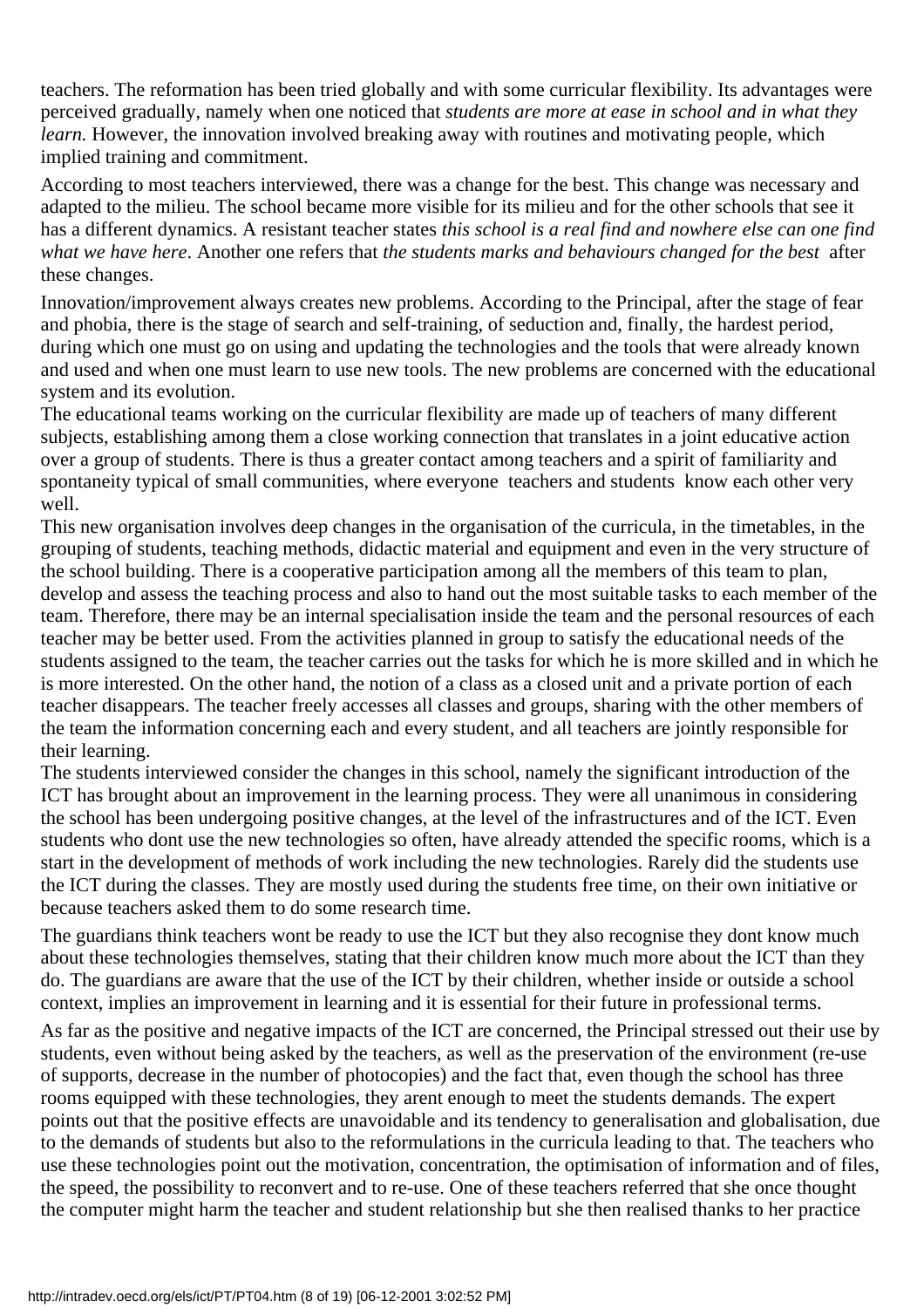that it is still an important figure in terms of support, continuity, demand and guidance. As for the negative aspects, a resistant teacher points out a small deepening of the subjects and another one mentions a decrease in the intercourse between people.

#### **Upgrading and involvement of the teaching staff**

The professional valuation has been made through the daily informal support (by the Principal and the Counsellor) and through credited training in the area of the technologies in the scope of the Program FOCO. It should be stressed that teachers consider that some of that training is insufficient, too theoretical and incoherent with the practical needs. There are incentives to the use of the ICT, namely the support by the Principals Office, which convey the idea of their indispensability. A teacher who uses them states that the fact that there is *a computer connected to the Internet in the teachers room* is, on its own, an incentive, but a resistant teacher stresses that *the little availability of teachers* is a hindrance.

There is already a very strong dependence on the ICT, even though it isn t seen in the classroom or in more complex applications. Since there isnt a curricular area specifically dedicated to the teaching of the ICT, they have become integrated in transversal processes. The ICT have already become essential for the teachers who use them, not only for teaching but also to prepare materials, to communicate and to exchange materials over the Internet with other colleagues. The resistant teachers are less dependent on these technologies.

According to the Principal s Office, there is a decreasing need for training in the teachers who first arrive to the school, even though it is still insufficient as far as the technical training is concerned. In an attempt to make up for some of the gaps felt in this area, demonstrations of the informatics material existing in the school are made at the beginning of each school year.

From the analysis of the data collected in the ICT Practices Survey for Teachers (Compare Annex B), some important aspects should be stressed. The teaching staff is mostly made up of women (64,2%), aged between 29 and 40 years old. Most of these teachers have been working for a period between 6 and 10 years (17%). As far as men are concerned, there is a more equitable distribution in terms of the time of service. With a careful exam of the answers given by teachers, as far as the use of the Information and Communication Technologies is concerned, we noticed that the greater the degree of technical difficulty is, the less comfortable the teachers feel. While 49% of the teachers feel quite comfortable about writing an essay, only 3,8% of them feel comfortable when using or developing a database.

Generally speaking, teachers consider it important or very important to use the word processor and to search for information on the Internet, but they don t consider it the least important to create Web pages, to develop databases or to write a program. As far as the use of e-mails is concerned, teachers dont think it is very important. Thirty two percent of the teachers believe it isnt important to send or receive messages or information through this media. This fact seems quite significant since only now has the school started developing the use of e-mails by teachers in a systematic way.

Concerning the periodicity in the use of the ICT, teachers don t use them a lot most of them use them on a monthly basis or just occasionally. Some of the tools that require a greater technical knowledge arent used at all by most of the teachers interviewed. The teachers of this school feel they are reasonable or even poor users but they are all aware of their difficulties and, generally speaking, they all look for training in the area of the ICT. Only one of the teachers interviewed referred he had created or modified Web pages with his classes. Therefore, rarely is the use of computers by students taken into account for their assessment. When teachers ask students to make some research on the Internet, some limit that search by imposing some restrictions on them, whereas others refer some non-significant restrictions. In the classroom context, the computer isnt always directly related to the content of the subject since the curricula dont imply a direct use of the ICT. However, most teachers states they often use computers at home to prepare their classes.

#### **The role of leadership**

The teachers think the Principal s Office is responsible for these changes, namely today s Principal (who is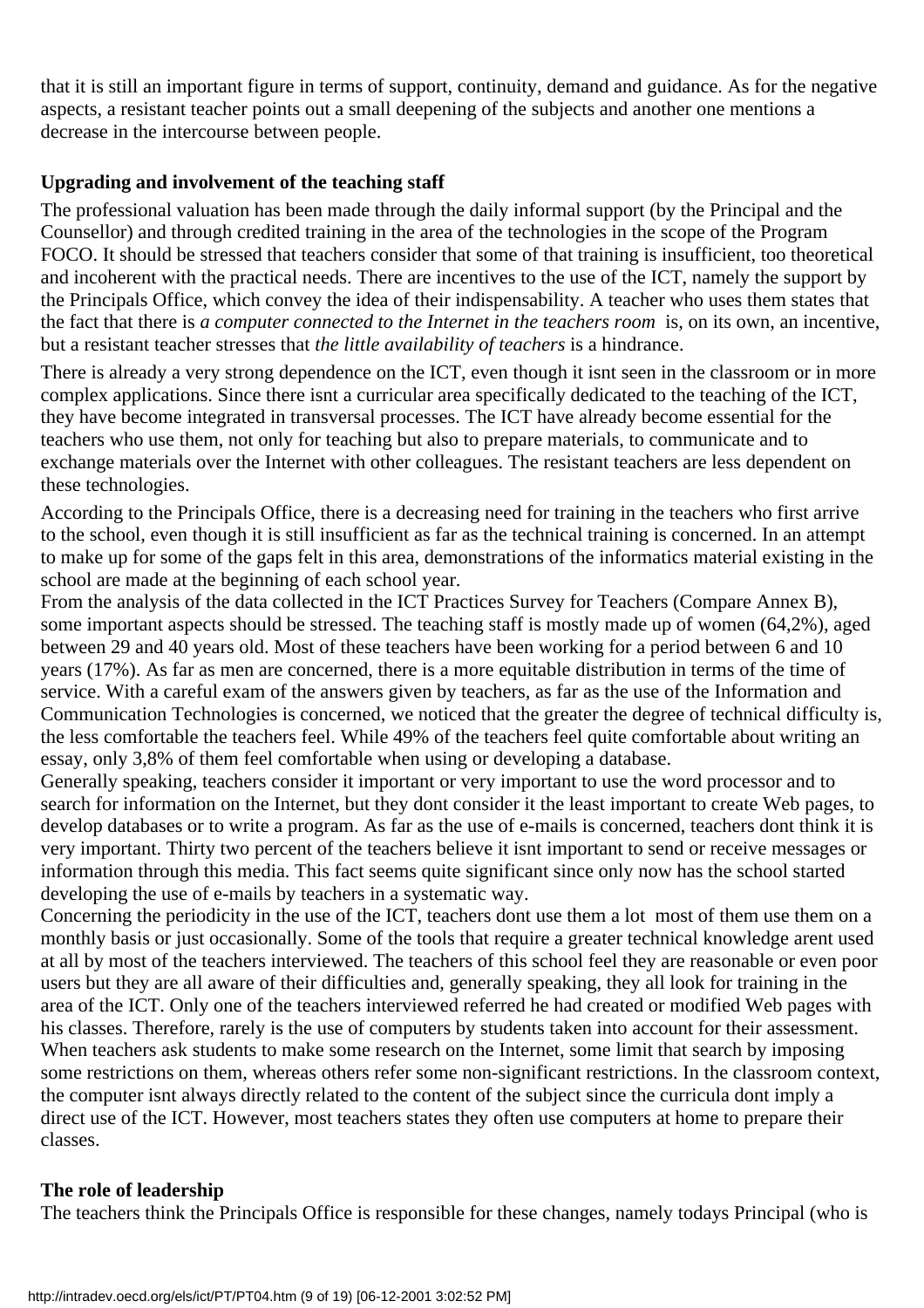faced as a dynamic and very strong willed person), but they affect the whole school. However, they also state that change doesnt lie in the hands of a single person, but rather in the hands of a group of people, that is, of the whole school community. There is only the need for someone to cause things to happen. Two teachers stated that the reformation processed started at the time of teacher Madalena Araújo (when todays Principal was still a Vice-Principal) who introduced the ICT in the scope of the MINERVA and that the experience of the flexible curricula was supervised by the University of Minho (Institute of Children s Studies). It may be said that there are some evidences that, in the future, the process of innovation and change in terms of ICT will involve an increasing number of teachers and it will stop being attributed exclusively to the Principal.

#### Connections between TIC-Reformation

The Information and Communication Technologies play a very important role in the scope of the implementation of the flexible curricula and in the rest of the activities related to the teaching and learning process of school.

The high rate of use of the Infoteca by the students should be referred as an example. It should also be added that the ICT are a vehicle for the development of the processes of integration of students in the school life, thanks to the School Clubs, namely the Environment and the European Clubs. This becomes obvious in the rate of frequency of the use of clubs and of the Infoteca by students, the strong adhesion to and the use of the new *media* as tools for building up knowledge, specially in informal situations of individual or group work, such as making school works and researching for information. It is thus through the unrestricted adhesion of students to their new working environment that the success of the implement of innovation and change becomes obvious.

Some teachers feel at ease working with the changes and they try to keep informed, to adapt and to evolve. One of the teachers who uses the ICT says she didn t see any advantages in the curricular reformation and that she feels lost, despite considering there was an improvement in terms of equipment and of the classrooms.

According to the expert in the ICT, they are linked to innovation and to the improvement in the school, since they contribute to an improvement in all the fields related to the organisation of the school and to rendering better services in the scope of pedagogic issues in the school s educative project. In any of these fields, the ICT are essential tools, of which we should take the greatest advantage possible, benefiting from all their potential. According to the Principal, *as far as the (...) official production is concerned, the role* [played by the ICT in the academic program] *is still very little,* that is, there isnt any curricular area specifically dedicated to the teaching and learning of the ICT. However, as far as the *new management of the curricula related to the needs of students, some training* [has been implemented] *in the third hour of the home-room teacher, in that area, on the Internet and on the e-mail, which has made it comprehend* every single student and, in a way, to avoid the info-exclusion. This time, the ICT appear as a curriculums transversal area.

From the point of view of the teachers who use them, using a computer motivates students for the practise of writing; it develops their creativity and autonomy, apart from causing them to acquire more vocabulary. Such a reality was described in an interview to one of the teachers following the project Building an Adventure, claiming that *the ICT have in fact brought about some advantages for the students*. *They are more motivated. Whenever I tell them we are going to the computers room, they are in a different mood. They are more enthusiastic and awaken.* This teacher of the Portuguese Language also finds some advantages specifically as far as the subject she teaches is concerned. Since *the computer is a working tool that is different from the traditional one, it arises much interest and it can give more attractive answers than a book or a handbook. Quality is also very important, especially as far as writing is concerned. Using the automatic corrector, the correction is made easier and there is no need to do the work again.* The work made with computers is motivating and students often present their written work resorting to the word processor and to some research made on the Internet.

However, one of the teachers involved in the project feels sorry that, *as a teacher of Portuguese, I am*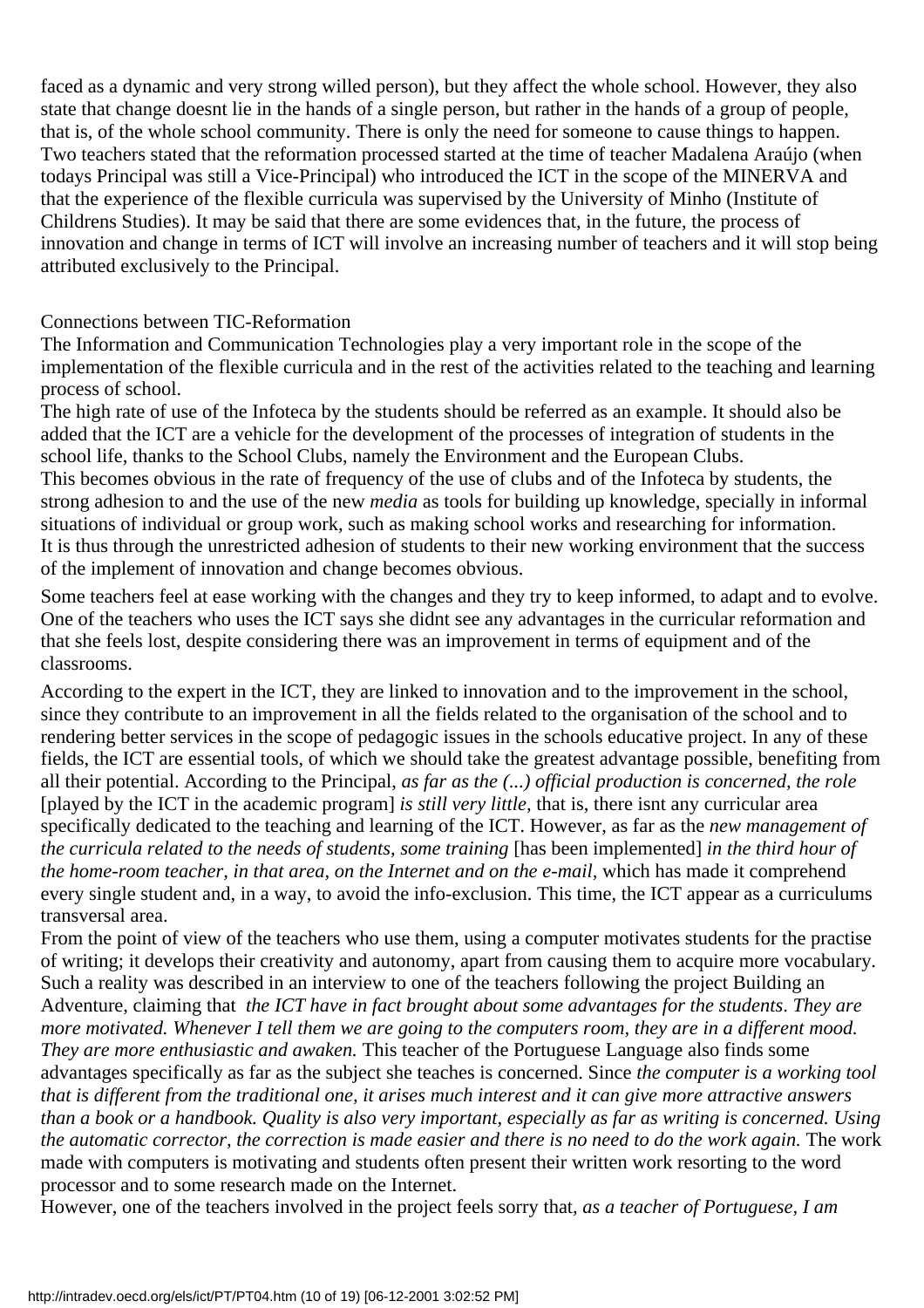*limited in writing texts because, sometimes, I have to teach them to process before starting the real process of literary creation. In this school there is an effort for people to use the ICT but this is still difficult.* In this teacher s opinion, *there should be more training for both teachers and students, and it shouldn t be given based on the teachers good will, but rather with a reduction in the teaching component for those teachers who are interested and motivated by training or with some teachers dedicated specifically to the training of colleagues and students. This wont necessarily act as a subject but rather as a club, so that it will be* less formal and even more tempting. Most teachers don t teach students how to work with the ICT because they feel they arent really prepared for it (except for the expert, the Drawing teacher and one of the teachers mentioned above). They think the level of students in what the ICT are concerned is quite fair, since they can use them and they know how to search for the information they need. However, they have some difficulty in using specific applications and in making a critical analysis of the material selected. Such difficulties may be related to their age.

#### **Academic Rigour**

The issue of academic rigour appears traditionally in the kind of use of the ICT and of its impact on quality and on the practices of the teaching and learning processes. However, the academic rigour isnt dependent exclusively on the materials, but rather on the attitudes, competences and strategies of teachers for the use of the ICT in education.

The use of the ICT appears as a means of promoting the quality of learning and its curricular integration is an essential issue, especially when the teaching and learning process is centred on the student and on the development of his autonomy. In that sense, it is essential to think about the strategies for the follow up of learning in a new environment, for which the development of new attitudes and competences by teachers is needed.

The teachers who use them state that these Technologies have set another rhythm and a change in habits, namely the presentation of works processed in the computer. As far as the students are concerned, the Principal refers that while some learn by themselves, others, who have no appetence, get training. In this sense, the ICT act as a valuable motivating tool. The non-resistant teachers mention that, in spite of not using them a lot, they are aware they are very important (opening up new horizons and other realities) and contemporary in a world where the image is essential. The resistant teachers also share such an opinion. Teachers who use these technologies state that there isnt much *software* specifically for the subjects they teach. They use the ICT whenever they can, for researches, to carry out some work with digital dictionaries and encyclopaedias, to explore the CD-ROM and for word processing.

#### **Equity**

Despite the obvious advantages of introducing the ICT in school, some teachers believe that as far as acquisition of knowledge is concerned, the weaker students are still in disadvantage, especially those coming from the less well-off milieus (some dont even have electricity at home). However, the fact that the school gives them other opportunities makes them feel more motivated to work.

One of the greater disadvantages of the curricular reformation in this school is the decrease in the level of learning and of skills since by being more comprehensive, those who have more skills are harmed by the slow rhythm imposed on them, which causes them to be less motivated in terms of their personal course. On the other hand, the difference between the good students and those with lower grades is more noticeable with the introduction of technologies. A resistant teacher states that *more skilled students always want a bit more and the less skilled ones have difficulty getting there*.

On who benefits the most, the Principal is peremptory when he states *we are all the ones who* benefit, but particularly the students. The statistics of occupation show that boys are the ones who look for these rooms more often and that the girls look for these rooms specially to make works, whereas boys use them mostly in entertaining activities, such as games. The main difference is between good students and those who aren t so good. The formers commit themselves and carry out self-learning activities and the latter prefer playing games. From the point of view of the expert, an empirical and systematic study is still needed to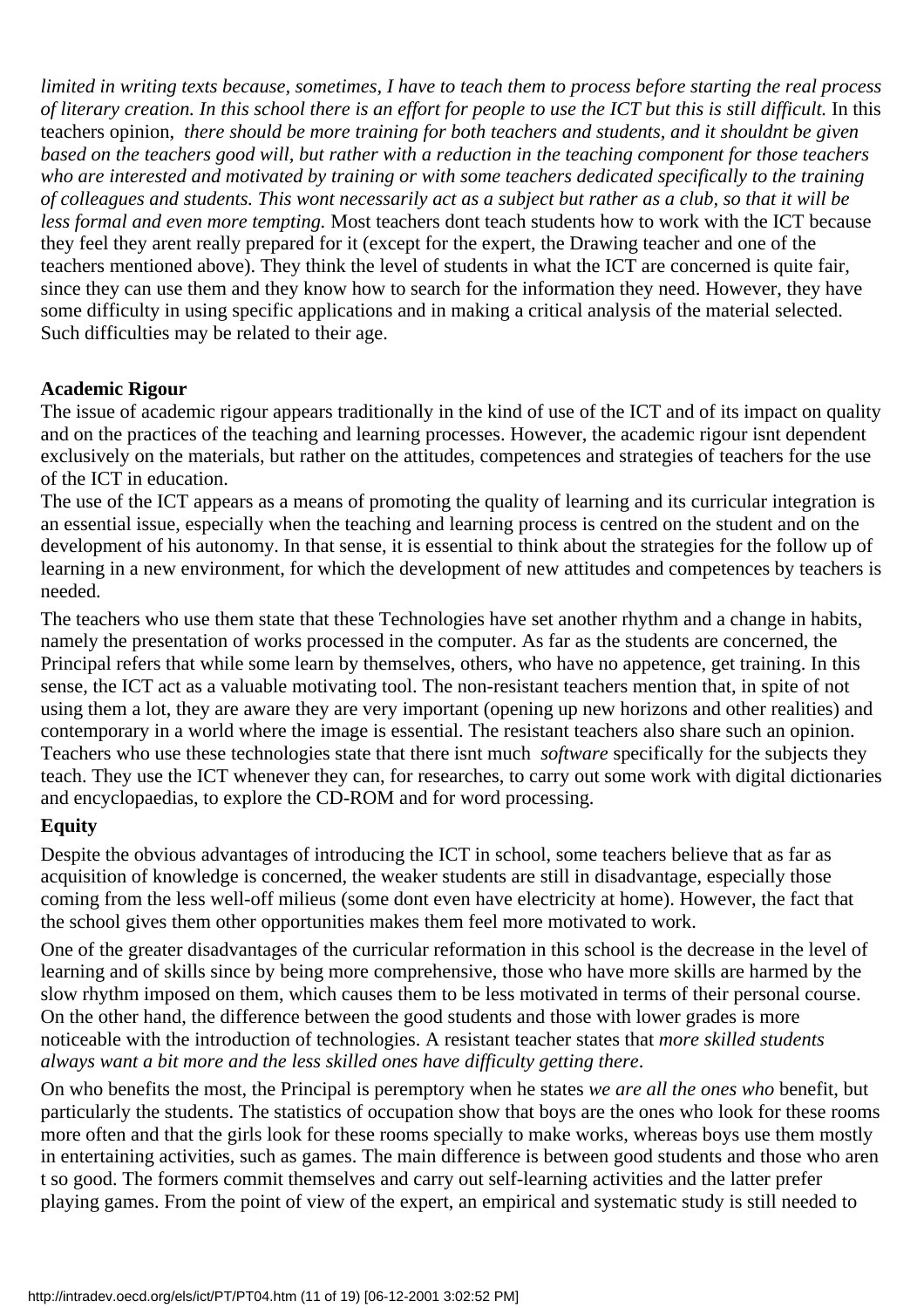try and perceive the students who take greater advantage of these technologies, since two things are obvious. On the one hand, some students have a computer at home and they use them more easily at school; on the other hand, those who dont have that resource at home, see in school the possibility of being able to use computers and even, according to the Principal, *a certain greediness in the need to use them*. To start with, it might seem that better-off students would take more advantage of these technologies but, in fact, the less well-off students use the ICT in school, which implies *a certain equity and there isnt a reproduction of these social differences.* This point of view is reinforced by the fact that there are no restrictions or discriminations in the access by any students, whether in terms of the skills and of the frequency in their use or in terms of their wealth. The school thus works as an equalising element. In the opinion of the teachers who use them, all students take advantage of these technologies. Yet, some benefit more than others: *those who are better-off, who have more opportunities in terms of studies, who acquired the basic knowledge in childhood (...) learn more easily and get there more quickly*, even if access is free and similar. According to a teacher who uses these technologies, the one who doesnt benefit from them is the student *who isnt motivated and for whom school doesnt mean a thing* (...) [who fights] *other problems that often go far beyond the school*. Generally speaking, all teachers state that computers cause a great enthusiasm in most students. They noticed that, in the beginning, boys adhered more than girls and that they have different aims (boys prefer the *chat* and games whereas girls concentrate more on investigation and research).

#### **Discussion of the Hypothesis**

It s up to us to discuss each one of the assumptions put forward for this case study. However, we should state that, from our point of view, in assumptions 3 and 4, the statements arent mutually exclusive, since they occur concurrently on several situations.

#### *Assumption 1*

*Technology is an important promoter of educational reformations, especially when they involve the Internet. The alternate assumption is that, when there is a true reformation under way, technology is only an additional resource and not a promoter, i.e. that the stimulating strengths behind the reformation also promote the application of technology to solve specific educational problems.*

According to the data collected, the main assumption should be accepted and the alternate one refused. Technology is, in this study, the support for the development of reformation, through the creation of flexible curricula, even though they may be experimental ones. These flexible curricula are essentially supported by the information technologies.

The evidence in favour of this idea involve: i) the sensitivity of the Principals Office of the school, which has implemented the process of creation of the flexible curriculum, for the educational use of technologies, which has a pioneer character, both regionally and nationally; ii) the existence of a small group of expert teachers who has secured the support of this initiative; iii) the creation of conditions for putting the learning into context, through the transversal use of technology; iv) and the recognition by the vast community of teachers of the impact technology has on the development of learning processes, promoting the broadcasting in school of practices of using technology with an increasingly larger dimension.

#### *Assumption 2*

*The broadcasting of the reformation (and, therefore, of the ICT) follows the traditional pattern of broadcasting of reformations and innovations described by Rogers (1995). The alternate assumption is that the way technology works is different from that of traditional reformations and innovations and that its broadcasting pattern thus has different characteristics.*

According to the data collected, the main assumption should be accepted and the alternate one refused. The model for the broadcasting of reformation (and of the ICT) in this school follows the broadcasting pattern put forward by Rogers (1995), *innovation, uncertainty, broadcasting, adoption/rejection.*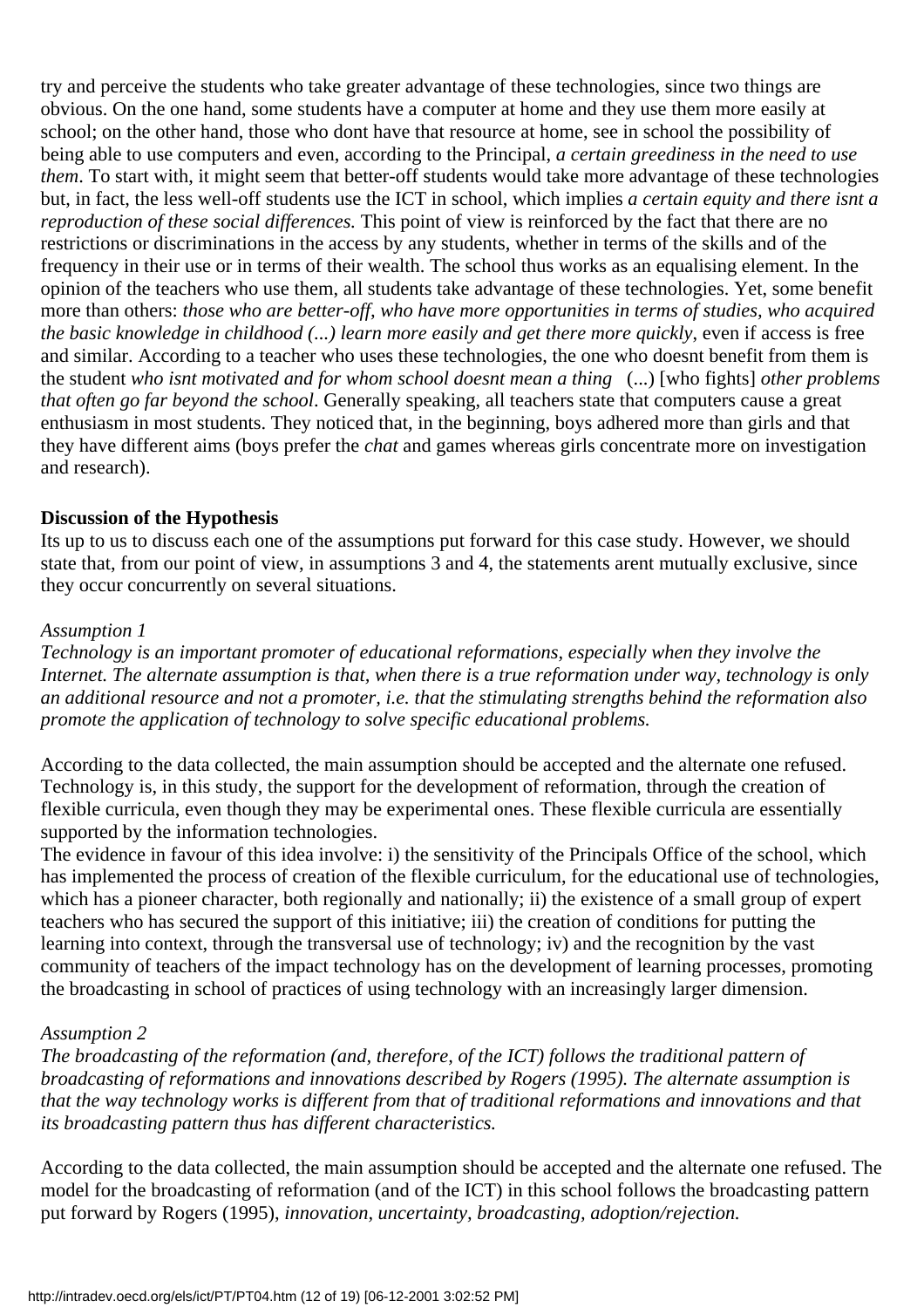The evidences for accepting this assumption are based on the following aspects: i) the adoption and the broadcasting of reformation/innovation were the result of the schools initiative and will; ii) the existence of a group for its initial implementation influenced the community in a positive way, acting on its uncertainties and insecurities before the complexity of the projects (flexible curricula and innovation with the ICT); iii) and the development of communication channels, inside the community, through which it is now possible to promote the dialogue and the development of consistent individual representations of the dimension and the impact of ongoing projects in educational practices.

The creation of the flexible curriculum is closely connected, in this school, to the development of educational innovation with the ICT. In this sense, the guiding model for the creation of the flexible curriculum is also a project of educational innovation with the ICT.

The community s adherence to the process of implementing the reformation and the ICT has developed at the same time either in the involvement of the members of the community in the process of reflecting on the integration of the ICT in education and in the training people for using the ICT in educational contexts. It should however be stressed that this development is the result of a commitment of the first people who started using these technologies (the Principals Office and the group of expert teachers) in the adoption of the reformation/innovation and in the inter-personal communication channels and processes through which it has become possible to widen the number of people using these technologies in the school.

#### *Assumption 3*

*The efficient implementation of the ICT depends basically on the skills of the teaching staff to integrate the ICT in learning. This assumption considers that the effectiveness of the ICT is linked to the mediation of teachers and that their academic worth is positively related to the teachers skills. The alternate assumption is that the schools technological infrastructure and the students skills, and not the teachers ones, as far as the ICT are concerned determine the results of their implementation.*

According to the data collected, the main assumption should be accepted. The evidence for accepting this assumption is that the implementation of the flexible curriculum depended greatly on the fact that there are teachers with pedagogic skills in the area of this reformation, and in the development of the integration of the ICT in the learning and teaching process from a perspective centred on the student. However, accepting the first assumption doesnt completely invalidate the second one, considering that the infrastructures and the students skills were also important elements for the efficient implementation of the ICT. The existence of a technological infrastructure that secures a general access of students to these technologies, allows us to say it was and still is essential in the continued success of the reformation.

#### *Assumption 4*

*If all students have a similar access to the ICT, the differences in academic performance between the poorer and the not so poor students wont increase. The alternate assumption is that in similar conditions of access to the ICT, the better-off students will tend to increase the difference in terms of academic performance in relation to the less well-off students (the poorer ones).*

The data collected show that the main assumption should be accepted with some reservations and that the alternate assumption shouldn t be excluded, based on the evidence that the teachers perceptions arent unanimous for the assumptions being discussed. In fact, evidences suggest some controversial aspects that will be presented.

On the one hand, most opinions gathered suggest that there are no differences in terms of the performance of the two groups under analysis, in similar conditions of access to the ICT. However, the access under similar conditions in school, for both groups, according to some teachers, has very different indexes of use at first. These differences decrease and tend to become uniform as the activities are carried out. From this point of view, we may validate the main assumption, bearing in mind that there are no differences in terms of basic performances.

On the other hand, teachers also refer that, despite the situation of similar access in school, students carry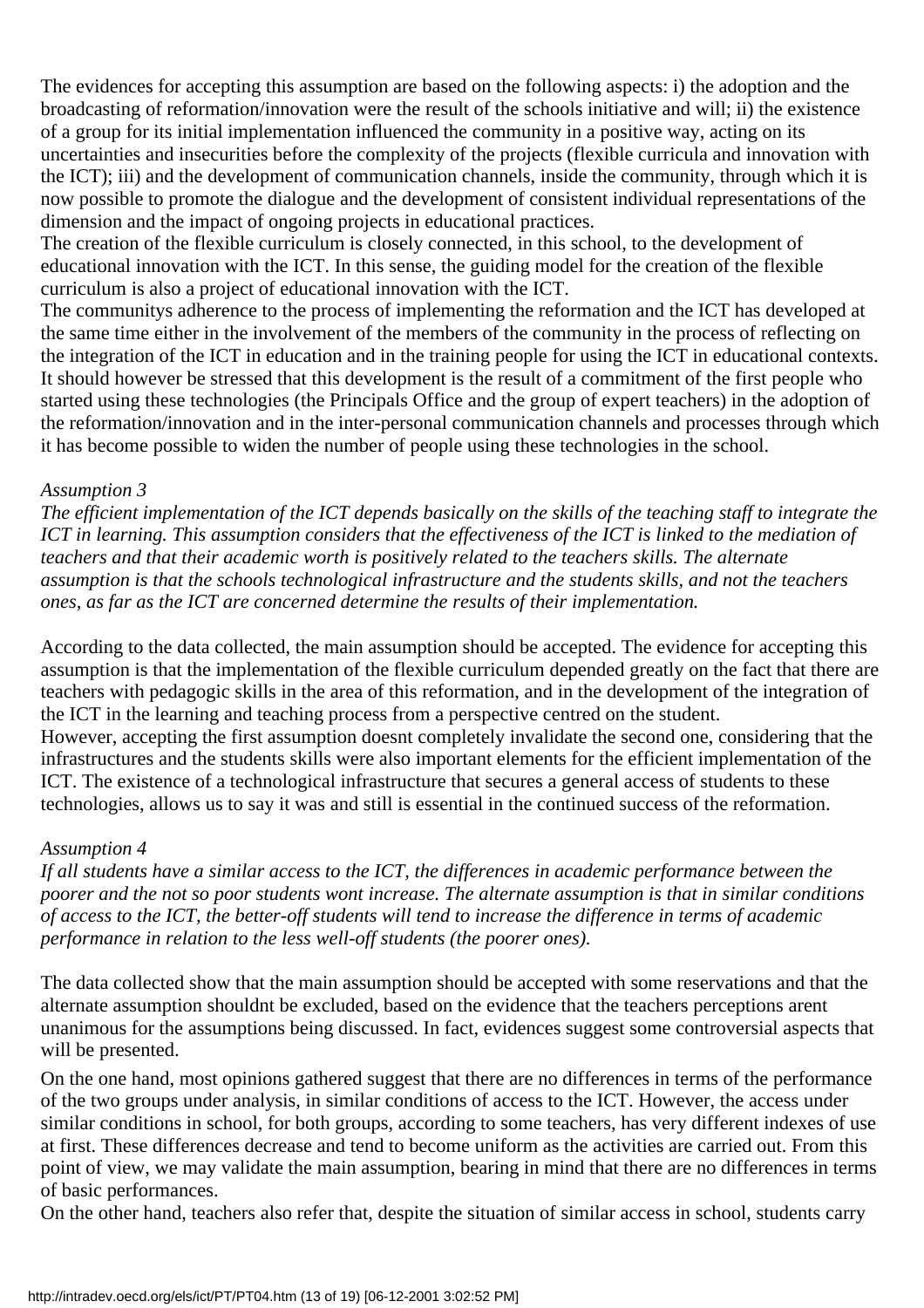into the classroom a very large set of experiences, which in this area, clearly reflect the advantage of having a computer and access to the Internet at home. For these students (the better-off ones), experience is an advantage for using them in school, even when there are equal conditions of access at school. In this sense, and according to the opinions collected, we may not exclude the alternate assumption, since a small difference today will be tomorrow s advantage, even though this small difference tends to decrease at school, especially when it is committed in building the educational innovation with the ICT and in creating conditions for an equal access.

#### *Assumption 5*

*An effective implementation of the ICT will maintain or increase the academic patterns, despite the reduced quality of many ICT materials. The academic patterns depend on the teachers and the schools expectations and not on the level of the handbooks or on the ICT materials or others. The alternate assumption is that using the ICT will lead to a reduction of the academic patterns since students will spend more time carrying out researches with marginal benefits and surfing the Internet for low quality contents and curricula.*

The data collected advise us to accept the main assumption and to refuse the alternate one. Evidences show that an increase in the academic patterns is directly connected to the models of implementation of the ICT, namely thanks to the following aspects: i) the teachers attitudes towards the opening up to innovation; ii) the teachers skills in using and integrating the ICT in educational contexts; iii) the development of strategies for the use of the ICT in the teaching and learning processes; iv) the development, in students, of a critical reflection concerning the use of the ICT as a tool for building up their learning processes. The experimental project of a flexible curriculum is supported by a whole new approach in the conception, planning, management and follow-up of the situations of learning with the ICT. The conditions for the success of this project arent so much the existence of the media but rather the strategies for the use of those media.

From this perspective, the learning situations that teachers promote with the materials, and not the materials themselves, play a positive role in the development of the patterns of teaching quality.

#### **5. PROJECTIONS FOR THE FUTURE**

#### **Sustainability**

The sustainability of educational innovation/reformation with the ICT in this school depends essentially of the continuity of the processes of involvement and sharing among the members of the community of teachers, for building together the reflection on innovation, their representations and implications for the development of education.

From our opinion, sustainability also depends on specific elements in the area of implementation of reformation, such as: the teachers availability to carry on a project of innovating work that requires a high degree of participation, as well as the ability to articulate the different stages of development of the project with the expectations of both the community and of guardians.

In terms of educational innovation with the ICT, sustainability comprises the specific dimensions of sensitisation and training of an organisation that has all the characteristics needed to become a learning organisation, guided for an opening up to the cycles of innovation, change and assessment of their performances.

It should also be mentioned that the sustainability of this school s project lies mostly in the development of an organisation with a growing ability for internal training, through a continual process of reflection, sensitisation and development of skills for the use and integration of the ICT in educational practices and processes, according to their members needs and aims.

For the introduction of the ICT in school to be carried out in a sustained way, the Principal s Office doesn t overlook any opportunities for supplying the school with computing equipment. The Infoteca, which can receive a 25-student class at a time, isn t enough to respond to the increasingly more frequent daily requests of students and teachers, in an educational context. It is now essential to equip with multimedia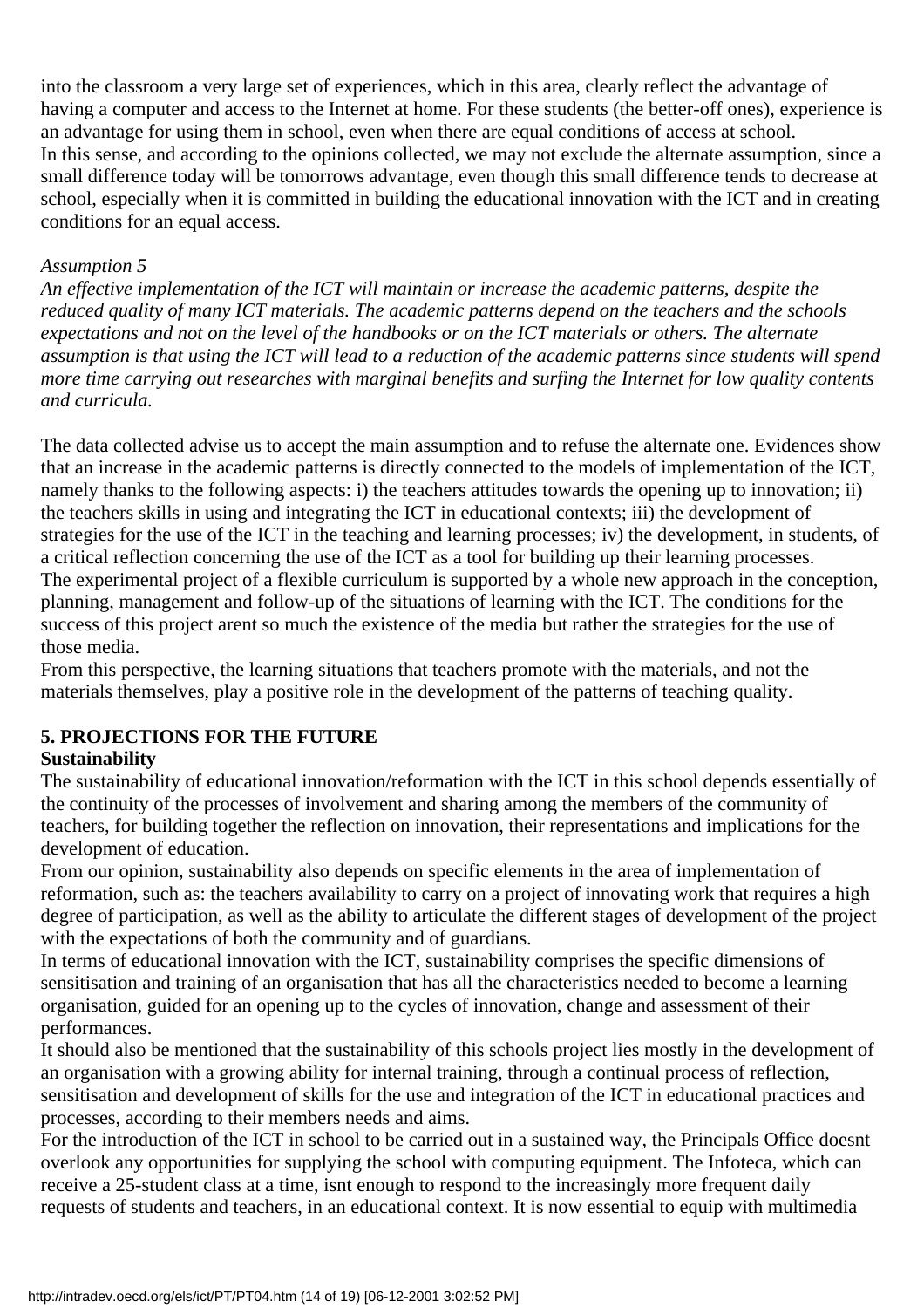material (able to project data/video in a portable system) all the places where educational activities are carried out since they are already equipped with the access to the web. It is also important to update the equipment and the *software* in the school s administrative services. This leads to the starting point that the school wishes to change in the short term, bearing in mind the pedagogic and administrative point of view. For that purpose, the school applied to Action 9.1. (Equipping Schools with Informatics Material and Connections to the Internet and to the Intranets) of Measure 9 Information and Communication Technology (ICT) in Axis 3 LEARNING SOCIETY of PRODEP III. This application awaits ministerial dispatch.

Should this project be approved, the school intends to equip, during this school year, each one of the places where educative activities are carried out with computers, to update the intranet server, make available two portable systems for the projection of data/video (portable computer + projector), for activities in the teaching and learning process activities and, also, to train teachers from the school grouping (from pre-school teaching to the 9th grade) for the use of the computer, in a net, in a context of the curricular class. The replacement, in the short term, of the Intranet server, is still planned.

According to the Principals Office, such an investment on the Information and Communication Technologies aims at decreasing the rate of school abandonment, to improve the school results at a global level and for taking advantage of the net s resources in a more effective and efficient way. Therefore, as soon as it is allowed by the Ministry of Education, the acquisition and instalment of the equipment and the configuration of its *software* in the classroom in the seven educational organisations from the school grouping. As far as the pre-schools and the primary schools are concerned, the safety of the equipment will be dealt with, in each case, by the autarchy and the association of parents. In what the administrative area is concerned, the Principal s Office wishes to update the equipment and the informatics applications. Such an update implies replacing the old-fashioned computers of the administrative areas in the: Management of Staff (including the salaries processing), Management of Students and Management of the Services of Social and Economic Action, and implementing the Computerised Management of Public Accountancy. At the same time, the net server will also be updated and the bet on the training of administrative staff will go on, resorting, when necessary to the support of the Training Centre from the Association of Schools of Braga/South.

#### **In the attempt to assess the impact of using the ICT for the school innovation, this school intends to carry out a comparison between the levels of school failure in 2000/2001 and those of the last three years, trying to establish the correlation between the changes in the results and the introduction of the computer in the classroom. It also wants to compare the rate of school abandonment during the 2000/2001 school year and those of the last three years, trying to establish the same kind of correlation.**

To carry out such an assessment, a inquiry, designed in the scope of the Coordination of Projects, will be applied to the students (two aleatory samples of 30 students) in the middle of the 3<sup>rd</sup> term, so as to assess the frequency of the use of the computer in the classroom with the following purposes: to exploit educational software, to solve problems, estimate and confirm results, and also to research and communicate information. Teachers will also be questioned (an aleatory sample of 30 teachers, from the different levels of teaching) in the middle of the 3<sup>rd</sup> term, so that the degree of the pertinence of using the computer in the classroom as far as the activities developed in the scope of the teaching and learning process will become noticeable.

By the end of the school year, a report will be written by the Team for the Projects Coordination, based on the statistic studies mentioned above, on the results of the students evaluation and on data on precocious school abandonment. This report will be presented to the Pedagogic Board and its summary published in the schools Web page. It will also be sent to the higher hierarchic structures, responsible for its assessment and control.

As far as the administrative services are concerned, the Principal s Office wants to study the degree of the improvement of the services rendered and of the users satisfaction. For that purpose, an inquiry will be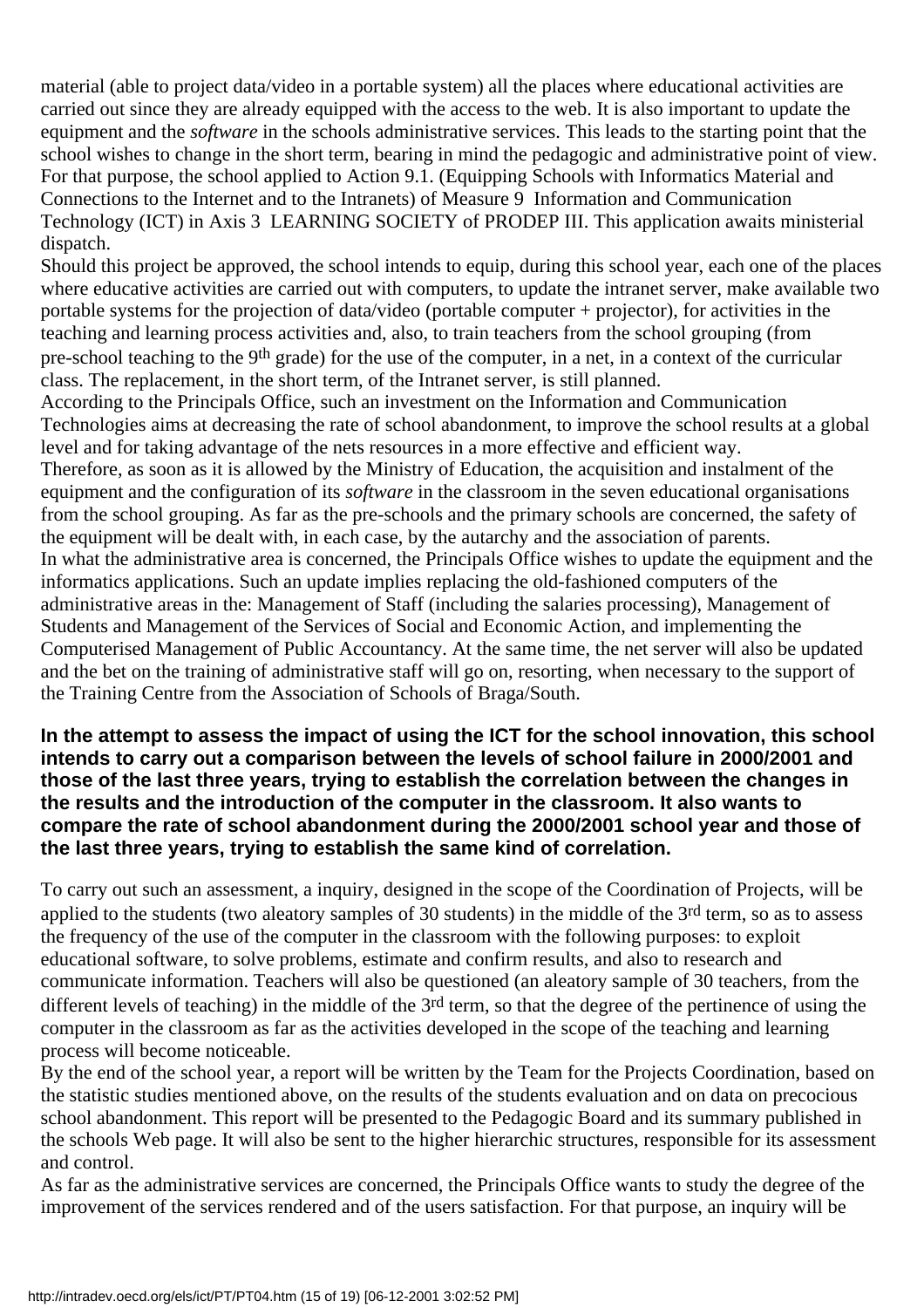applied, based on interviews to both the users and the administrative staff.

#### **Dissemination**

The possibility of transferring the processes of change and educational development is closely connected to the kind of involvement and participation of the actors in the fulfilment of change, as we have tried to present in this study, since it deals with forming attitudes and not only with acquiring the skills needed to use the ICT. The large amount of elements that characterise this scenery doesn t allow us to define a dissemination model, but rather indicators that may contribute for this purpose and which are based on the good practices achieved by this educational community, as well as on the model of analysis and evaluation which is being implemented by the Principal s Office.

Apart from aspects related to the regulation of the implement of the reformation, its dissemination thus implies the mobilisation of teachers for becoming aware of the social role of the school in the promotion of equality in the access to education and knowledge.

In this sense, the dissemination of the educational innovation through the ICT will, as this school has been doing, imply a reflection on the importance that both the space and the time of learning have for the student, by trying to place the learning processes in the new spaces of mediation of knowledge offered by the ICT.

The school s Principal, together with the coordinator of the projects team, has been leading the innovation process, but a significant number of teachers have already been given training in the area of the ICT in Education. This group of teachers has been developing activities and projects, contributing not only to stimulate their students learning but also that of teachers who are less skilled in terms of the ICT. To contribute for a greater and better use of the ICT in an educational context, training in this area is already secured, comprehending all the schools of this Grouping (kindergartens, Primary schools and the EB 2,3 de Cabreiros School) in the next school year, in the project Global School, which aims to broaden training and to disseminate both knowledge and materials. **6. ANNEX A**

The methodology used to develop this case study followed the recommendations of OECD for carrying out the study.

The research team was made up of five researchers, members of the Centre of Competence of the University of Minho.

The school was selected according to the criteria defined in the research handbook and a preliminary visit was made to present the members of the research team and the aims of the study and also to become familiar with the environment of the school and to organise the plan of work together with the Principal s Office.

The fieldwork was done at the beginning of January 2001 and the data were collected through semi-structured interviews to the Principal s Office, teachers, students and parents, surveys to teachers, outside-of-classroom observation forms. Documents related to the students works as well as the photographic record of the activities of the students in the classroom, labs and the school outside areas were also collected. The data gathered were catalogued, classified and organised according to the matrix in the OECD research handbook.

A representative of the Principal s Office, an expert in technologies, eight teachers, eight students and three guardians were interviewed, 53 surveys to teachers were collected and four classes of the interviewed teachers were observed.

The teachers and the representative of the Principal s Office were interviewed individually, lasting an average of 1 and a half hours, with a length that varied between one and two hours. The interviews to students lasted around 45 minutes. The interviews to parents lasted around one hour each.

All the interviews were fully recorded in an audio and digital format and notes were taken about the interview, resorting to a portable computer.

The school s complementary materials and the students works were catalogued and are available on the Internet, in the site <http://minerva.uevora.pt/ocde/cabreiros/>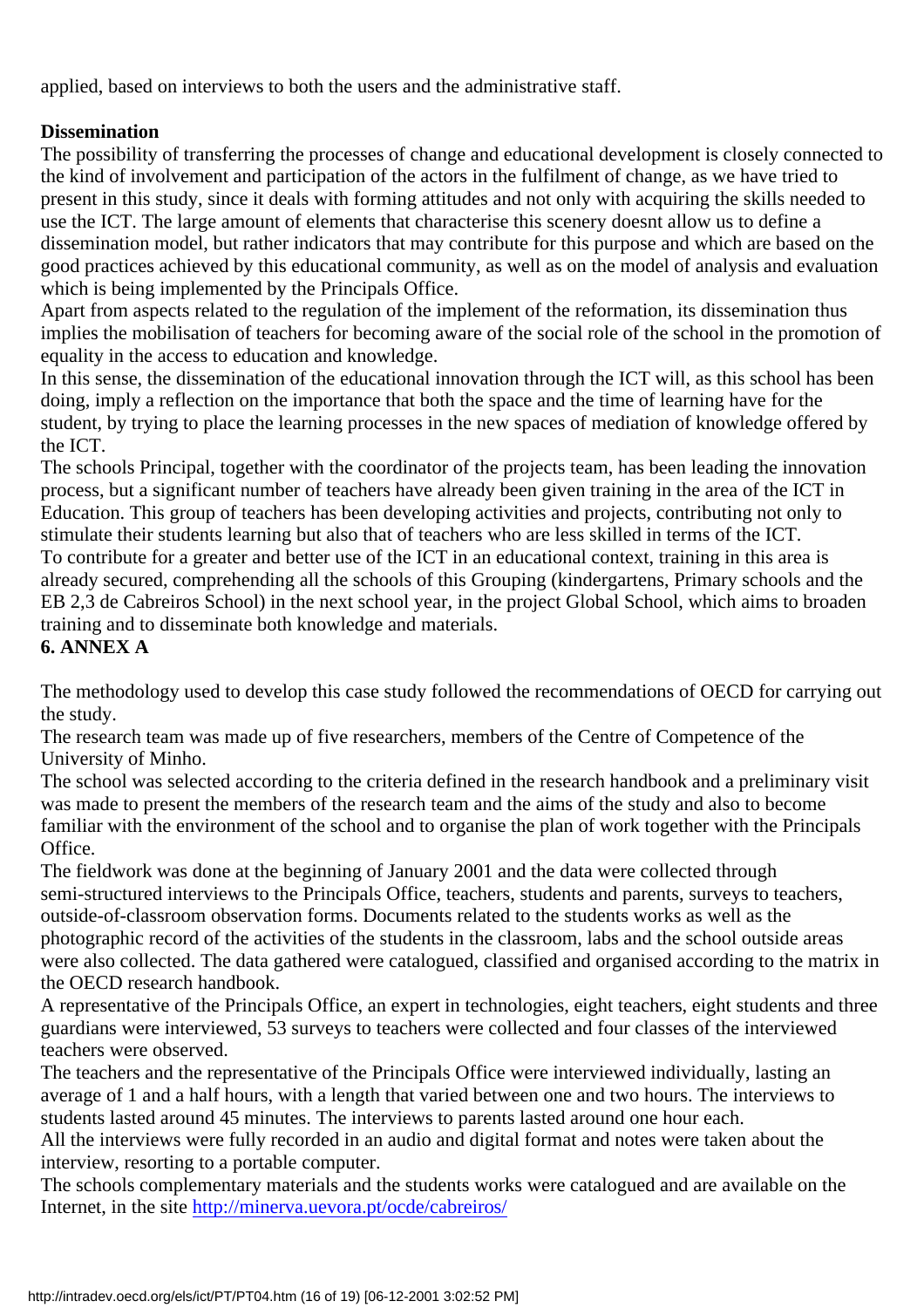## **7. ANNEX B Inquiry into the ICT Practices for Teachers**

| Age Groups / Sex | Female | Male  | <b>TOTAL</b> | Time Working (year) | Female | Male  | <b>TOTAL</b> |
|------------------|--------|-------|--------------|---------------------|--------|-------|--------------|
|                  |        |       |              | 'Sex                |        |       |              |
| [1. [23, 28]     | 15.1%  | 3.8%  | 18.9%        | $\sqrt{1. [1, 5]}$  | 13.2%  | 5.7%  | 18.9%        |
| [2. [29, 34]     | 17.0%  | 7.5%  | 24.5%        | 2. [6, 10]          | 17.0%  | 5.7%  | 22.6%        |
| 3. [35, 40]      | 17.0%  | 9.4%  | 26.4%        | 3. [11, 15]         | 13.2%  | 7.5%  | 20.8%        |
| 4. [41, 46]      | 7.5%   | 3.8%  | 11.3%        | 4. [16, 20]         | 7.5%   | 3.8%  | 11.3%        |
| 5. [47, ]        | 5.7%   | 7.5%  | 13.2%        | 5. [21, 25]         | 5.7%   | 5.7%  | 11.3%        |
| Won t say        | 1.9%   | 3.8%  | 5.7%         | 6. [26, 30]         | 3.8%   | 1.9%  | 5.7%         |
| Total            | 64.2%  | 35.8% | 100.0%       | Won t say           | 3.8%   | 5.7%  | 9.4%         |
|                  |        |       |              | Total               | 64.2%  | 35.8% | 100.0%       |

| How comfortable are you with using a computer to do each of the following?                           |                  |             |                         |                           |  |  |  |  |
|------------------------------------------------------------------------------------------------------|------------------|-------------|-------------------------|---------------------------|--|--|--|--|
| (% of teachers)                                                                                      |                  |             |                         |                           |  |  |  |  |
| <b>Question</b>                                                                                      | Very comfortable | Comfortable | Somewhat<br>comfortable | Not at all<br>comfortable |  |  |  |  |
| 1. Write a paper                                                                                     | 49.1             | 28.3        | 15.1                    | 7.5                       |  |  |  |  |
| 2. Search for information on the World Wide Web                                                      | 13.2             | 20.8        | 35.8                    | 28.3                      |  |  |  |  |
| 3. Create and maintain web pages                                                                     | $\overline{3.8}$ | 5.7         | 17.0                    | 75.5                      |  |  |  |  |
| 4. Use a data base                                                                                   | $\overline{3.8}$ | 15.1        | 41.5                    | 37.7                      |  |  |  |  |
| 5. Develop a data base                                                                               | 3.8              | 3.8         | 18.9                    | 71.7                      |  |  |  |  |
| 6. Send and receive e-mails                                                                          | 17.0             | 20.8        | 18.9                    | 41.5                      |  |  |  |  |
| 7. Write a program                                                                                   | 3.8              | 7.5         | 13.2                    | 69.8                      |  |  |  |  |
| 8. Draw a picture or diagram                                                                         | 7.5              | 17.0        | 49.1                    | 24.5                      |  |  |  |  |
| 9. Present information (e.g. use PowerPoint or<br>equivalent)                                        | 9.4              | 18.9        | 22.6                    | 43.4                      |  |  |  |  |
| How important is each of the following computer-related skills for your teaching?<br>(% of teachers) |                  |             |                         |                           |  |  |  |  |
|                                                                                                      | Very Important   | Important   | $So-So$                 | Not Important             |  |  |  |  |
| 10. Write a paper with a word processor                                                              | 41.5             | 35.8        | 11.3                    | 7.5                       |  |  |  |  |
| 11. Search for information on the World Wide Web                                                     | 15.1             | 50.9        | 26.4                    | 7.5                       |  |  |  |  |
| 12. Create Web pages                                                                                 | $\overline{1.9}$ | 13.2        | 35.8                    | 45.3                      |  |  |  |  |
| 13. Use a data base                                                                                  | 11.3             | 32.1        | 37.7                    | 18.9                      |  |  |  |  |
| 14. Develop a data base                                                                              | 5.7              | 20.8        | 32.1                    | 39.6                      |  |  |  |  |
| 15. Send and receive e-mail                                                                          | 0.0              | 30.2        | 37.7                    | 32.1                      |  |  |  |  |
| 16. Write a program                                                                                  | 1.9              | 15.1        | 34.0                    | 41.5                      |  |  |  |  |
| 17. Draw a picture or diagram with graphing/drawing<br>software                                      | 18.9             | 45.3        | 26.4                    | 9.4                       |  |  |  |  |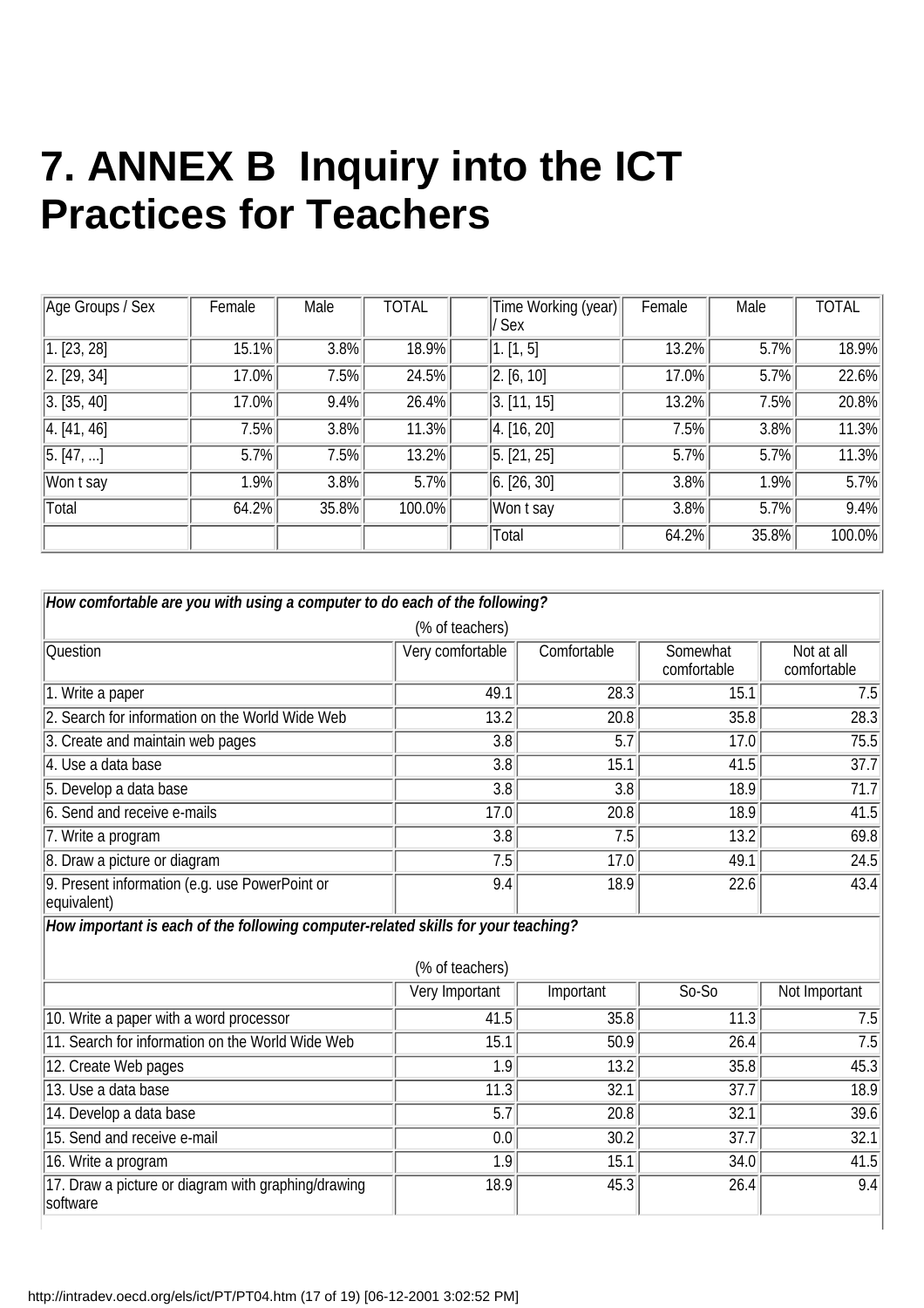| 11۶<br>PowerPoint or<br>'Jse<br>ונזור<br>$\overline{1}$<br>÷ U. | . v. z<br>$\sim$ $\sim$ | ь.<br>ن ا | ں ، ۔ |  |
|-----------------------------------------------------------------|-------------------------|-----------|-------|--|
| leanin<br>aiehi                                                 |                         |           |       |  |

| During the past school year, how often did your students on average do the following for the work you assigned them?    |                         |                 | (% of teachers)          |                  |                   |      |                          |                  |
|-------------------------------------------------------------------------------------------------------------------------|-------------------------|-----------------|--------------------------|------------------|-------------------|------|--------------------------|------------------|
|                                                                                                                         |                         |                 | Weekly                   |                  | Monthly           |      | Some times               | <b>Never</b>     |
| 19. Use the World Wide Web                                                                                              |                         |                 | $\overline{5.7}$         |                  | 45.3              |      | 39.6                     | 7.5              |
| 20. Create web pages                                                                                                    |                         |                 | 0.0                      |                  | 0.0               |      | 15.1                     | 81.1             |
| 21. Send and receive e-mails                                                                                            |                         |                 | $\overline{3.8}$         |                  | 1.9               |      | 11.3                     | 75.5             |
| 22. Use a word processing program                                                                                       |                         |                 | 1.9                      |                  | 20.8              |      | 56.6                     | 17.0             |
| 23. Use a computer to play games                                                                                        |                         |                 | 5.7                      |                  | 7.5               |      | 30.2                     | 50.9             |
| 24. Use a spreadsheet                                                                                                   |                         |                 | 0.0                      |                  | 0.0               |      | 20.8                     | 75.5             |
| 25. Use a graphics program                                                                                              |                         |                 | 0.0                      |                  | 0.0               |      | 26.4                     | 64.2             |
| 26. Join in an on-line forum or chat room                                                                               |                         |                 | 0.0                      |                  | 0.0               |      | 7.5                      | 83.0             |
| 27. Use a presentation program (e.g. PowerPoint)                                                                        |                         |                 | 0.0                      |                  | 0.0               |      | 18.9                     | 75.5             |
| 28. Use an instructional program (including simulations)                                                                |                         |                 | 0.0                      |                  | 3.8               |      | 20.8                     | 71.7             |
| 29. Other computer uses (specify)                                                                                       |                         |                 | 0.0                      |                  | 1.9               |      | 9.4                      | 32.1             |
|                                                                                                                         | (% of teachers)         |                 |                          |                  |                   |      |                          |                  |
|                                                                                                                         |                         |                 | Good                     |                  | Fair              |      | Poor                     |                  |
| 30. How would you rate your ability to use computers?                                                                   |                         |                 | 9.4                      |                  | 45.3              |      | 45.3                     |                  |
|                                                                                                                         |                         | (% of teachers) |                          |                  |                   |      |                          |                  |
|                                                                                                                         |                         |                 | Yes                      |                  |                   |      | N <sub>0</sub>           |                  |
| 31. Was student computer use ever evaluated for<br>grading?                                                             |                         |                 | 18.9                     |                  |                   |      | 81.1                     |                  |
|                                                                                                                         |                         | (% of teachers) |                          |                  |                   |      |                          |                  |
|                                                                                                                         |                         |                 | no restrictions          |                  | some restrictions |      | designated sites<br>only |                  |
| 32. If you assigned World Wide Web searching, how<br>much freedom did you allow students in locating sites to<br>visit? |                         |                 | 17.0                     |                  | 26.4              |      | 15.1                     |                  |
|                                                                                                                         |                         | (% of teachers) |                          |                  |                   |      |                          |                  |
|                                                                                                                         |                         |                 | Yes                      |                  |                   |      | N <sub>0</sub>           |                  |
| 33. Did you create or modify a Web site with any of your<br>classes?                                                    |                         |                 | 1.9                      |                  |                   |      | 94.3                     |                  |
| (% of teachers)                                                                                                         |                         |                 |                          |                  |                   |      |                          |                  |
|                                                                                                                         | all                     |                 | most                     |                  | some              |      | very little              |                  |
| 34. What portion of the computer use in<br>your classes was directly related to the<br>course content?                  |                         | 22.6            |                          | $\overline{1.9}$ |                   | 26.4 | 49.1                     |                  |
| 35. What portion of the computer use that<br>you assigned was done by students<br>individually?                         |                         | 11.3            |                          | 17.0             |                   | 20.8 | 35.8                     |                  |
|                                                                                                                         |                         |                 | (% of teachers)          |                  |                   |      |                          |                  |
|                                                                                                                         | several times a<br>week |                 | several times a<br>month |                  | some times        |      | never                    | has no computer  |
| 36. How often have you used your<br>computer at home to prepare your<br>classes?                                        |                         | 9.4             |                          | 37.7             |                   | 45.3 | 1.9                      | $\overline{3.8}$ |